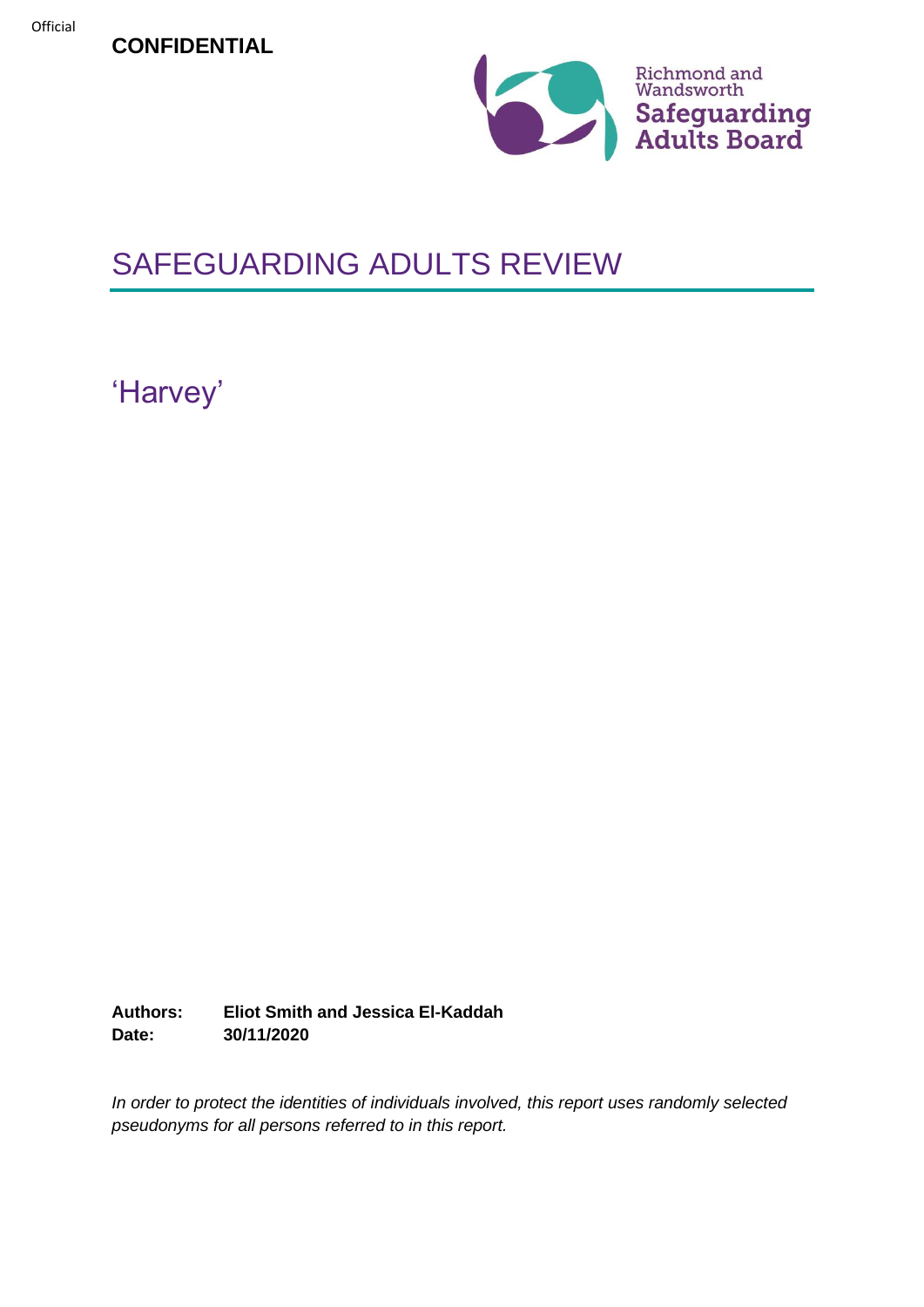# **CONTENTS**

| TOR 1: How effective was the support provided to Harvey in managing and supporting his |  |
|----------------------------------------------------------------------------------------|--|
|                                                                                        |  |
| TOR 2: How well did agencies work together to share information to seek the best       |  |
|                                                                                        |  |
| TOR 3: To what extent did Harvey's complex history impact on how professionals treated |  |
|                                                                                        |  |
|                                                                                        |  |
|                                                                                        |  |
|                                                                                        |  |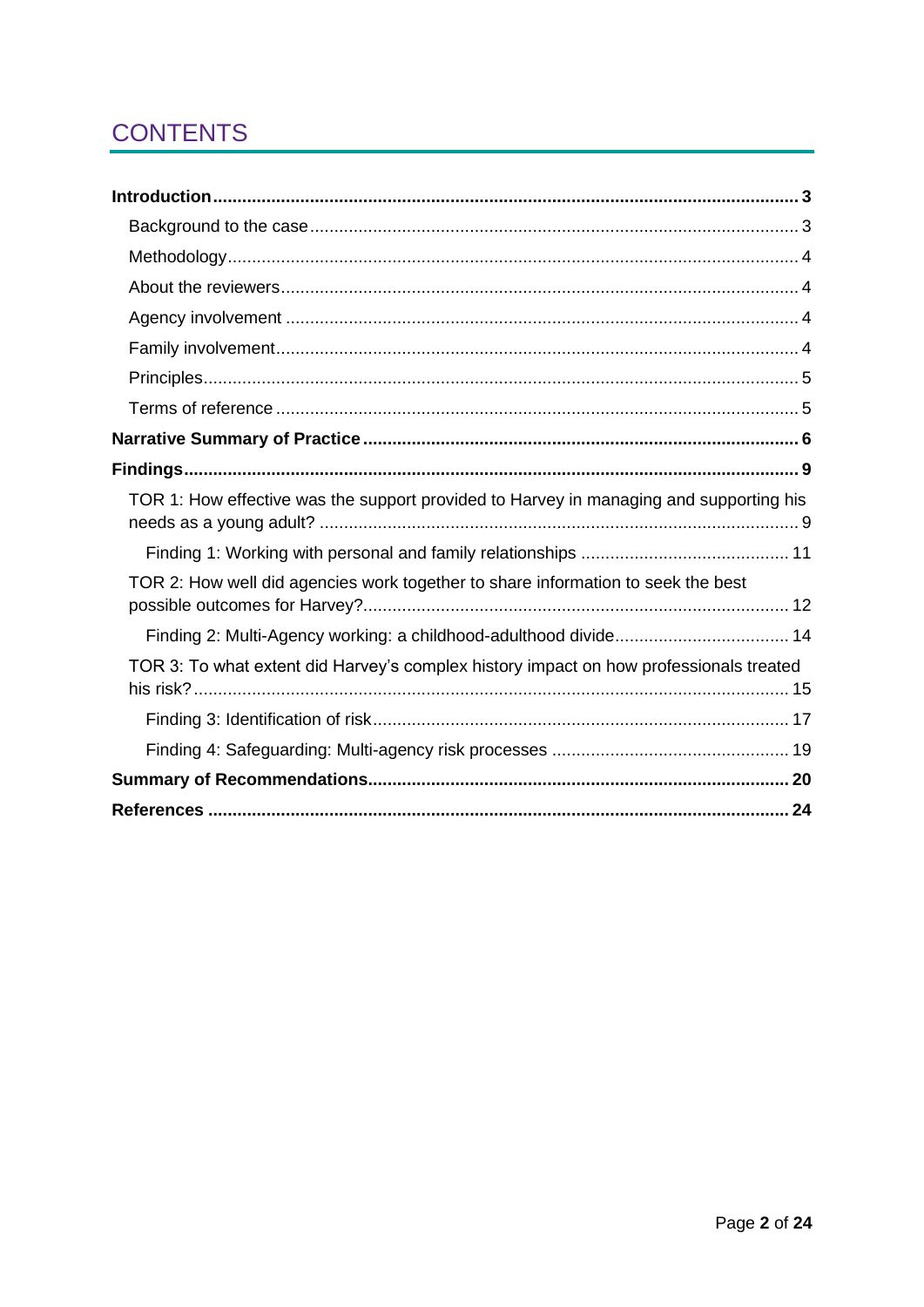# <span id="page-2-0"></span>INTRODUCTION

*"Local Safeguarding Adults Boards must arrange a Safeguarding Adults Review when an adult in its area dies as a result of abuse or neglect, whether known or suspected, and there is a concern that partner agencies could have worked more effectively to protect the adult"* (Department of Health, 2017).

Richmond and Wandsworth Safeguarding Adults Board considered the case of Harvey who died in January 2017 after being stabbed by Matthew at the Housing project where both individuals lived. Harvey and Matthew were known to services and received support for mental health from the Wandsworth Early Intervention in Psychosis Service.

The Safeguarding Adults Partnership Board have determined that the case of Harvey met the criteria for a statutory Safeguarding Adults Review under section 44 Care Act 2014. The purpose of a Safeguarding Adult Review (SAR) is to determine what the relevant agencies and individuals involved in this case might have done differently that could have prevented Harvey's death. This is so that lessons can be learned from the case and those lessons applied in practice to prevent similar harm occurring again.

At the commencement of the Safeguarding Adults Review the case of Harvey had been subject to a number of investigations and reviews, including criminal, coronial, and internal to organisations involved. A Mental Health Homicide Review was also commissioned by NHS England. As a result of this parallel review process the start Safeguarding Adult Review was delayed until June 2020 when the Safeguarding Adults Review was commissioned by Richmond and Wandsworth Safeguarding Adults Board to avoid any further delay.

# <span id="page-2-1"></span>Background to the case

Harvey, aged 21-years-old, was receiving support from a specialist mental health team, and lived in a supported housing project. On 21/01/2017, Harvey was stabbed multiple times including fatal stabbings to the neck and chest by a fellow resident. He later died in hospital from his wounds. Harvey had a long history of involvement with statutory services. During his childhood he received support through CAMHS; he had previously lived in a secure unit, and in a Young Offenders institution. As a child, Harvey received treatment for ADHD and had identified learning and educational needs. As an adult, Harvey had identified needs for care and support that arose from his mental health, substance misuse, and personal and social history factors, including his having been a looked after child. Harvey had a diagnosis of unspecified non-organic psychosis and had been receiving support from Wandsworth Early Intervention Service, a mental health team, since April 2015.

Matthew, a 29-year-old man, was convicted of manslaughter by virtue of diminished responsibility (abnormality of mind). Matthew had a history of mental illness and was receiving specialist mental health support. He lived at the same supported housing project and was also convicted of grievous bodily harm to Harvey's fiancée who was present at the time and suffered defensive injuries. Matthew was open to the same mental health team having been accepted onto the Wandsworth Early Intervention Service caseload in 2014.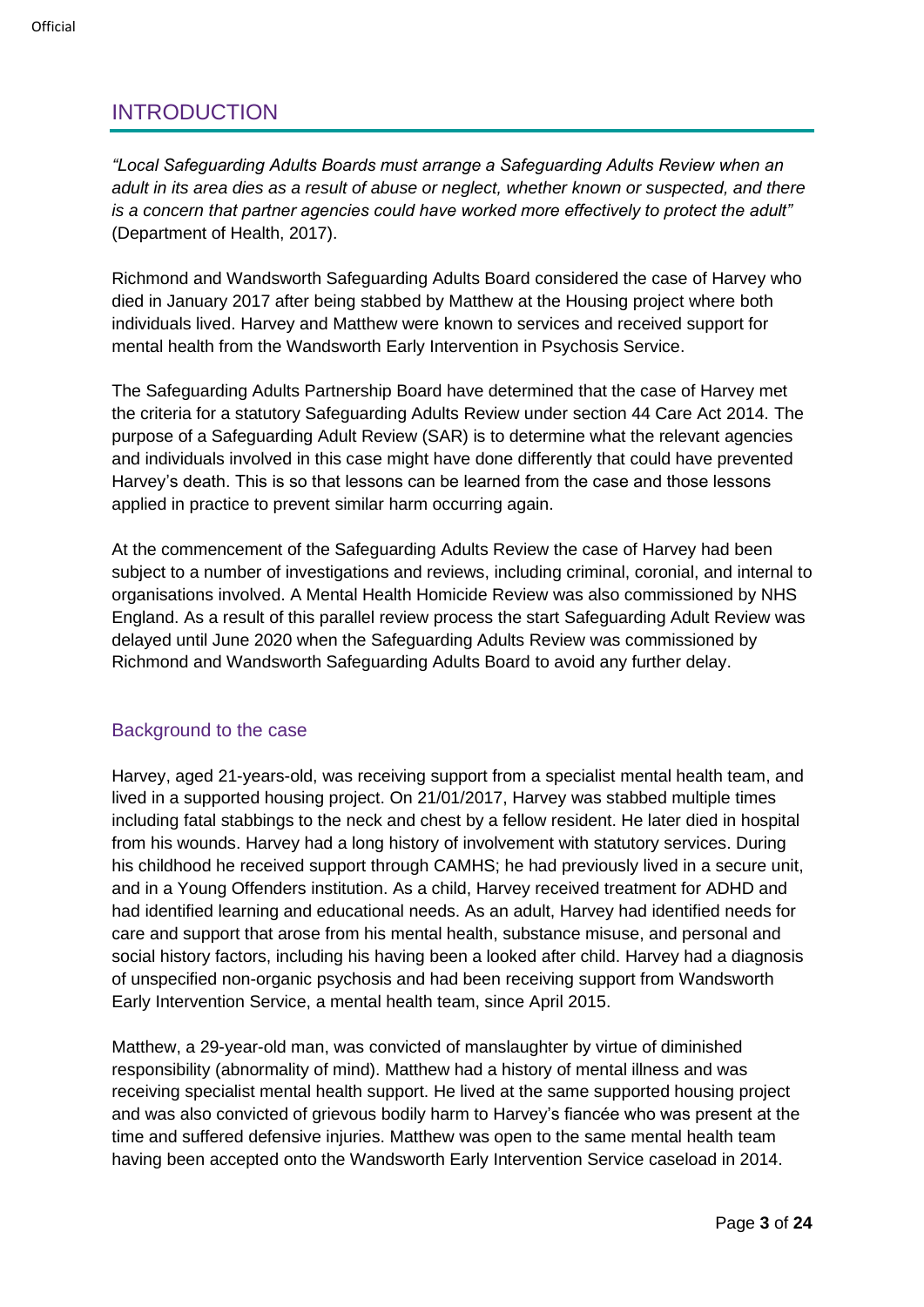# <span id="page-3-0"></span>Methodology

The review methodology draws on systems learning theory to evaluate and analyse the significant amount of information and evidence already gathered about the case of Harvey. Documentary evidence, a draft version of the Mental Health Homicide Review, and the Serious Incident Investigation will be enhanced through methodological analysis of the events leading to Harvey's death and discussions with key staff from stakeholder agencies.

The Review took place at a time when public health measures have been introduced by HM Government to contain the spread of the COVID-19 virus. This influenced the approach taken to achieve the meaningful involvement of practitioners in the case.

## <span id="page-3-1"></span>About the reviewers

This Safeguarding Adults Review has been led by Eliot Smith and Jessica El-Kaddah. Eliot Smith is an Independent Health and Social Care Consultant who has no previous involvement with this case, with no connection to the Richmond and Wandsworth Safeguarding Adults Board, or partner agencies.

Jessica El-Kaddah is a trained reviewer and a Safeguarding Adults Coordinator within Richmond and Wandsworth, able to provide local expertise and knowledge, but with no previous involvement with the case.

# <span id="page-3-2"></span>Agency involvement

The following agencies were invited to contribute to the review:

- Richmond and Wandsworth Adult Social Services Adult Mental Health Team
- South West London & St George's Mental Health Trust Wandsworth Early Intervention Service
- Metropolitan Police Service
- Wandsworth Children's Social Services Leaving Care Team
- Thames Reach Housing at the time offering support to residents at the supported housing project

Thames Reach Housing were no longer delivering the supported housing project and were not able to identify any practitioners who had been involved in the case. Thames Reach Housing therefore were unable to contribute to the Review.

#### <span id="page-3-3"></span>Family involvement

Harvey's mother was offered the opportunity to be involved and contribute to the review. Harvey's mother had also been contacted in relation to the Mental Health Homicide Review.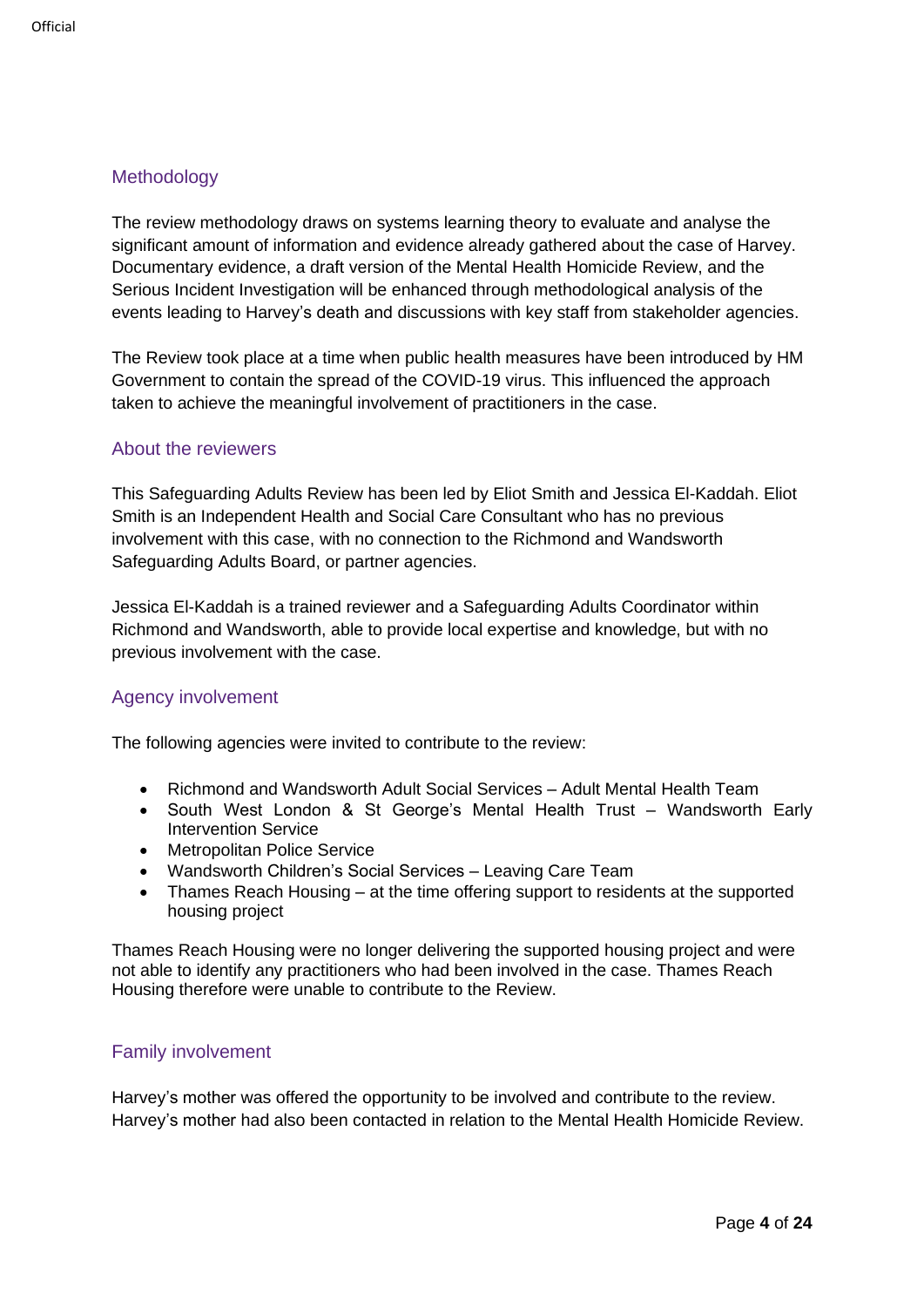# <span id="page-4-0"></span>**Principles**

Safeguarding Adults Reviews must adhere to the six safeguarding principles outlined in Care and Support Guidance (DHSC, 2020); these are Empowerment, Prevention, Proportionality, Protection, Partnership and Accountability.

In addition to these, this Safeguarding Adults Review will be conducted in line with the following principles:

- Culture of continuous learning incidents can provide the opportunity to learn and improve
- Independence and independent challenge
- Meaningful involvement of practitioners without fear of blame for actions taken in good faith
- Involvement of family members and individuals affected by circumstances of the case
- Awareness of risks of hindsight bias and outcome bias
- Focus on system and teams functioning
- Not a re-investigation of incidents or performance

# <span id="page-4-1"></span>Terms of reference

Terms of reference for Safeguarding Adults Reviews are agreed by Safeguarding Adults Boards and should be published and openly available (DHSC, 2020). Initial SAR Terms of Reference were agreed by Richmond and Wandsworth Safeguarding Adults Board in August 2018 and updated in November 2019 the Mental Health Homicide Review. In June 2020, the Mental Health Homicide Review had not yet been published and the decision was made to proceed with the Safeguarding Adults Review in order to avoid any further delay.

The timescale for the review cover the period from November 2016 to January 2017. The following are the areas on which Richmond and Wandsworth Safeguarding Adults Board would like to focus the review:

- 1) How effective was the support provided to Harvey in managing and supporting his needs as a young adult?
- 2) How well did agencies work together to share information and ensure the best possible outcomes for Harvey?
- 3) To what extent did Harvey's complex history impact on how professionals treated his risk?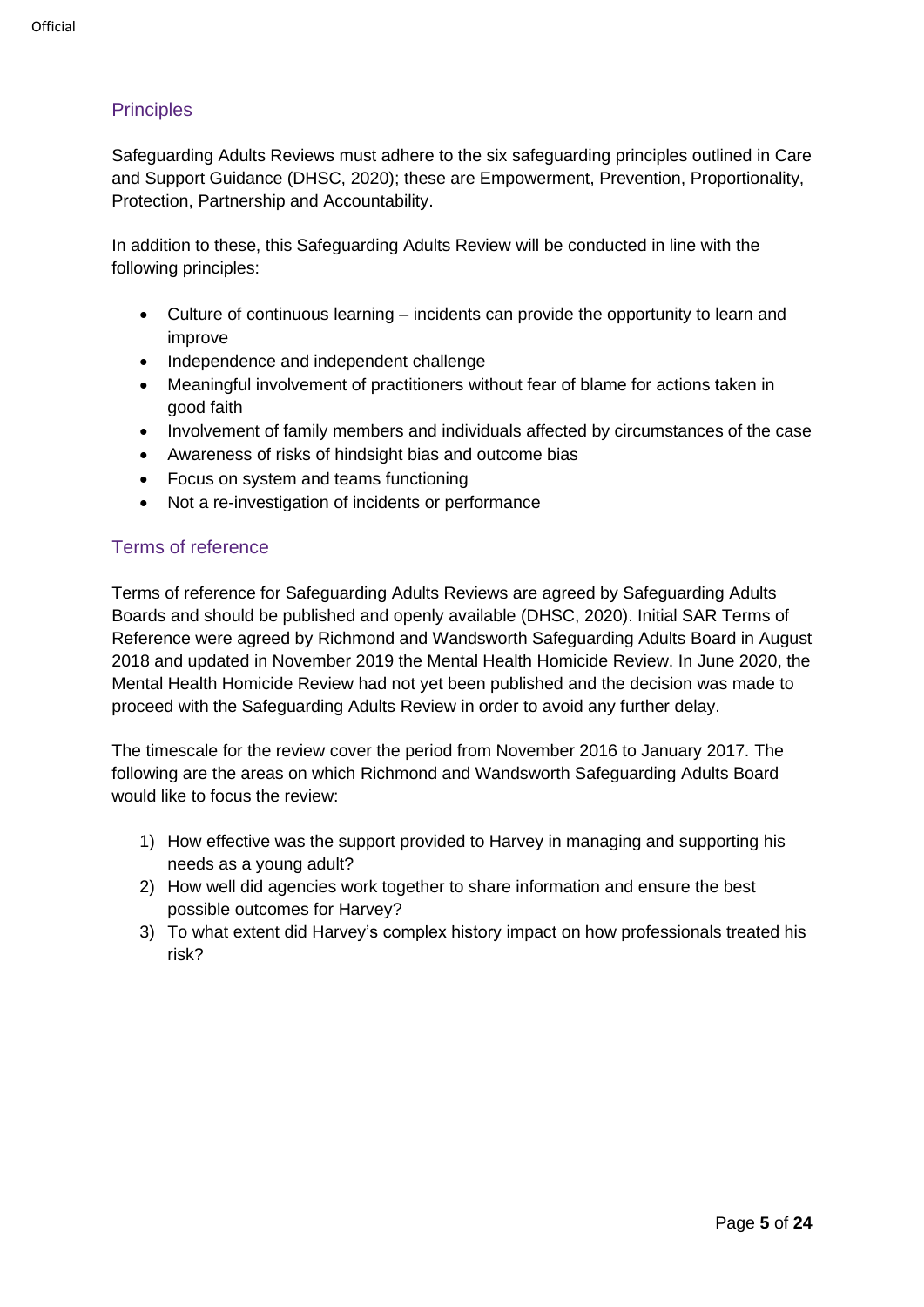# <span id="page-5-0"></span>NARRATIVE SUMMARY OF PRACTICE

The Safeguarding Adults Review is concerned with the period from November 2016 to January 2017. During this time both Harvey and Matthew were open to the NHS Trust's mental health Early Intervention Service and lived in a supported housing project in Tooting. Wandsworth Early Intervention Service works with adult service users and their carers who have experienced a first episode of psychosis.

The Early Intervention Service kept their focus of treatment for Harvey on the relationship between mental health and substance misuse, although they had no specific expertise in the team in working with people with co-existing conditions, training in dual diagnosis, research or evidence-based practice. The team instead relied on the experience of the Care Coordinator to work with Harvey's mental health and substance misuse. This was a training gap for the NHS Trust, Local Authority, and Support Provider.

Matthew was also well known to mental health services and had been receiving mental health support from the same Early Intervention Service since 2014. Matthew had a diagnosis of psychosis and was also known to use substances. During the review time period Matthew was working full-time in the local area in a job that offered a pattern of flexible working hours. The focus of treatment for Matthew was on maintaining employment and vocational activity with additional support in crisis – provided by the Home Treatment Team<sup>1</sup>.

At the time organisational roles and responsibilities, after the ending of a section 75 agreement between the NHS Trust and Local Authority, were felt to be unclear. Despite this. joint working between Harvey's Care Coordinator and Social Worker was felt to be positive and cross-organisational communication was effective. However, the roles of the mental health team and care leaver's team were not so effective, or well defined. The care leaver Personal Assistants were confused about how to navigate the adult social care and safeguarding system, For example, referrals and information sharing about Harvey did not go direct to his allocated social worker, but to the Access Team (front door); they "didn't know what door to knock on".

The Early Intervention Service use the Lambeth Early Onset (LEO) zoning system which categorises mental health need and risks to allow a team to concentrate a higher level of monitoring on the service users on their caseload who the most unwell or at greater risk. At the time of the review period the majority of the Service's caseload were on the amber zone. Having a significant proportion of service users on in the amber zone leads to a risk that the service becomes accepting of chronic poor mental state and risk factors. Since the death of Harvey, the Early Intervention Service have made system changes to their zoning practice and have introduced a monthly audit cycle of cases through supervision.

Harvey and Matthew were both supported through the Care Programme Approach (CPA). The Care programme Approach is the framework for the delivery of mental health care for those with the highest level of needs and who are the most at risk. The Care Programme

 $1$  The team followed the HTT model – this was not a Crisis Team, but a team offering flexible and intensive contact to individuals who consented to, and engaged with, the service. The HTT were also gatekeepers of admissions. Significant amount of contact was by telephone.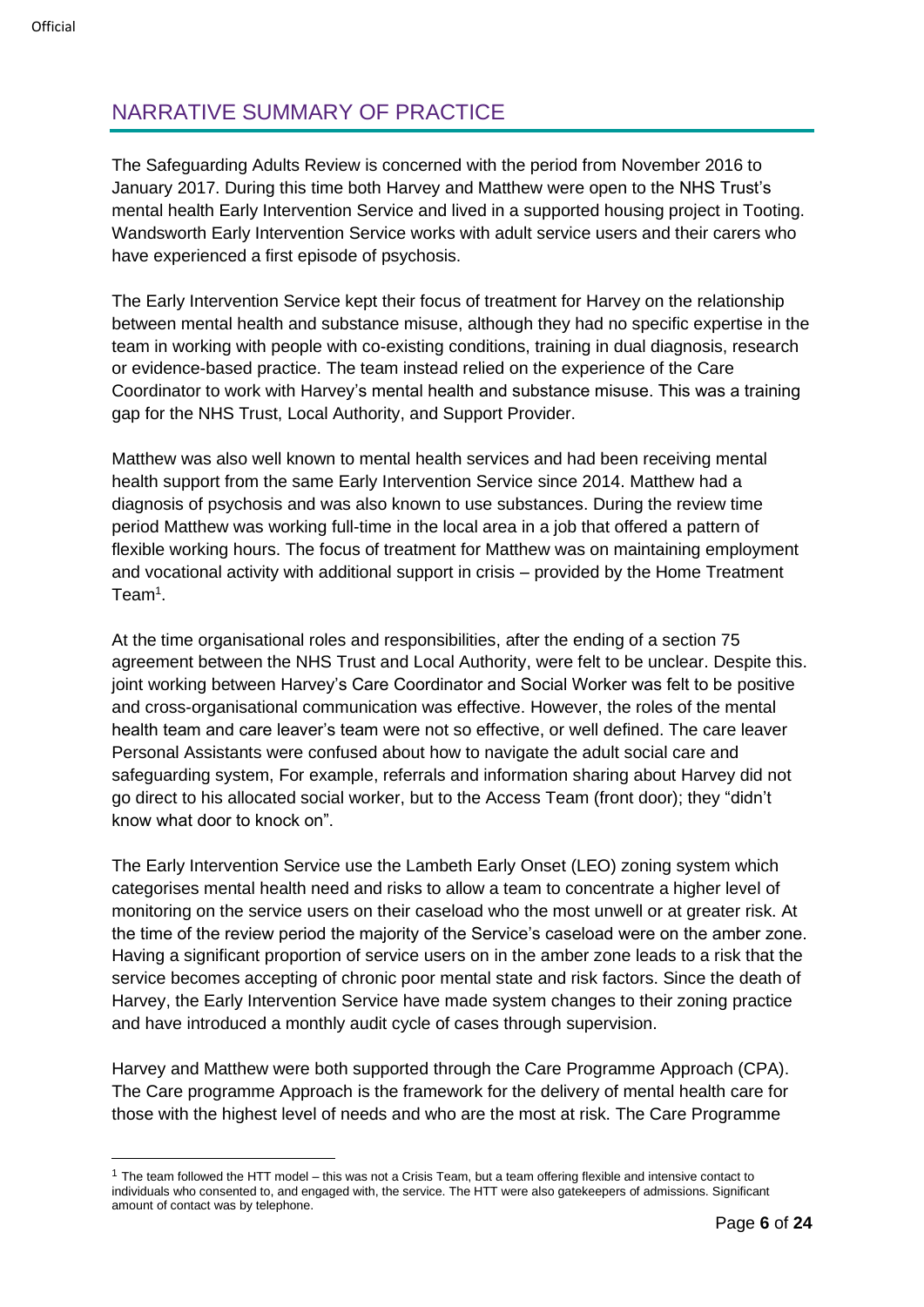Approach sets out how service users are assessed, and services planned, coordinated, and reviewed. The Care Programme Approach was designed to be a collaborative and multiagency approach where an individual's care was tailored to need with core components including a person-centred multi-disciplinary assessment, risk assessment and contingency plan, and a nominated Care Coordinator responsible for monitoring and reviewing the care plan and administering the process of continual assessment and review. CPA review meetings are a central part of the Care Programme Approach and provide an opportunity for the service user to meet with the professionals and carers involved in their care to review their progress and make decisions about interventions and treatment.

The case of Harvey and Matthew provides an insight into how treatment decisions were made. The Early Intervention Service appear over-reliant on apparent social and vocational functioning as an indication of mental wellbeing. The possibility of relapse, and associated contingency planning, was not considered despite disengagement and discontinuation of medication being a feature of both Harvey and Matthew's recent history. There was also a lack of flexibility and assertiveness in facilitating community contact. The Early Intervention Service could have made more use of a model of care which allowed flexible-working and visits and appointments at different times of the day, outside of traditional office hours.

Services also appeared to rely heavily on the views of family, and the housing support workers. Staff at the Housing Project became the main conduit of information supplemented by care coordinator contact through visits or telephone calls.

Harvey moved into the supported housing project from another provider due to issues with breach of tenancy – including ownership of a pet. Harvey's referral to the project was initially refused but later reversed after he was offered another chance at interview – which he attended with support. The view of professionals involved at the time was that the placement was suitable for Harvey and commissioned to meet the level of risk at which he had been assessed. There was a degree of optimism about the placement and a belief that the risk of homelessness would overcome the risks of placement breakdown. Shortly after Harvey moved in the support provider began to raise concerns about behaviours that jeopardised his tenancy. It is not clear how robustly Harvey's risks were assessed, or what multi-agency risk management plan and contingencies had been put in place to ensure the success of his placement. Harvey had been well-known to services throughout his adolescence and early adulthood. This history does not appear to have been captured in his adulthood risk assessments or management plans. It would have been best practice for the care leavers team, CAMHS, and mental health services to formulate a risk profile that recognised the impact of his childhood experiences on his adult life.

On 16 January 2017, Police were called to a disturbance at the supported housing project. On arrival, Police observed what they believed to be an incident of domestic abuse between Harvey and his fiancée. During her interview with Police, after Harvey had been taken into custody, Harvey's fiancée informed the Investigating Officer about a verbal altercation between Harvey and Matthew, in which Matthew had possession of a knife. This should have resulted in a separate crime report and investigation. However, there was no follow up with Matthew, and no further interviews with witnesses or investigation. There was a lack of flexibility to the Police approach; initial assumptions about the nature of the incident prevented other witness accounts being sought, and other scenarios were not considered. An account was later provided by Harvey's fiancée that she was trying to calm him, after the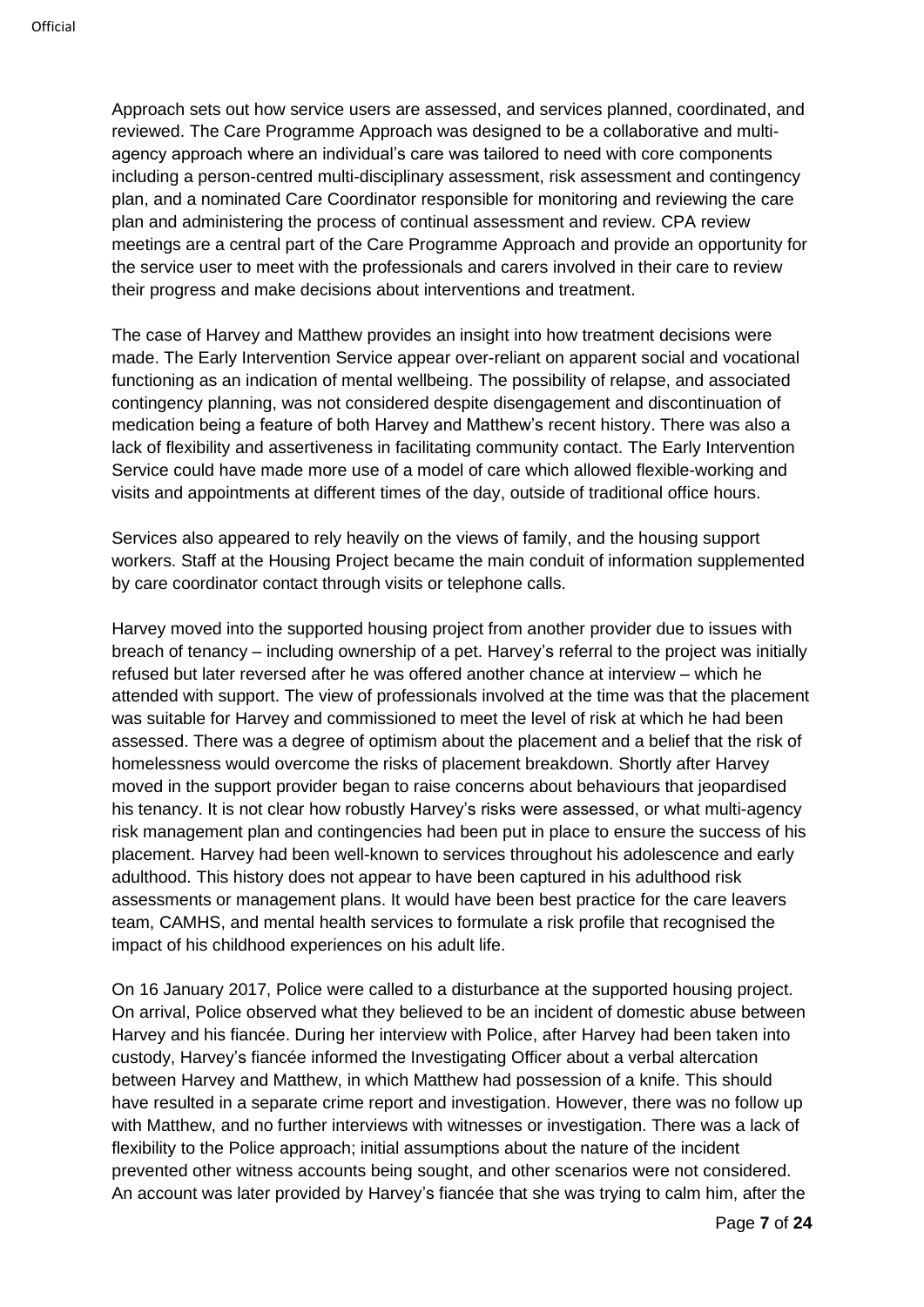verbal altercation with Matthew. The wider situation, context, and antecedents to the incident between Harvey and his fiancée was not taken into account in the management of the incident. As a result of the incident Harvey had stated later in the same week, that he felt his life was at risk.

More generally assumptions were made that relationships were 'stabilising' for Harvey, and protective factors in his behaviours and risks. There were some concerns about his relationships with his fiancée from a safeguarding children perspective – Harvey's fiancée was under 18 years old and herself in the care of the Local Authority. She had been reported as a missing person when the incidents occurred.

As the details of the incident and wider context became clear, the Early Intervention Service immediately made contact with Harvey and attempted to make contact with Matthew. A number of assumptions were made about how the incidents were being, or should be, managed. There was a belief and an assumption that the Police would, or should, be dealing with the knife aspect of the incident, but this was not checked with the Police. A Safeguarding referral had been made to the Local Authority, by the housing provider, but not progressed as the incident was seen as a one-off, not representing a pattern of ongoing abuse. It was not clear what the rationale was for this however had a decision been made to make enquiries under Section 42 of the Care Act 2014 this would likely have prompted further multi-agency dialogue and risk assessment which would have facilitated more effective information sharing.

There was no joined up risk management strategy for Harvey and Matthew. Each individual's experience and risk was assessed in isolation by the respective Care Coordinators in the Early Intervention Service, by the housing provider, and for Harvey with the addition of his allocated Social Worker. A safety plan was made with Harvey, to stay with his mother, however this plan was not confirmed with Harvey mother, or checked with her (only with Harvey). Harvey's option of moving to his mother's address should have received greater analysis – the benefits, and risks involved given the complexity of their relationship and previous Safeguarding incidents between them. No details had been worked out and, in the event, Harvey returned to his tenancy.

Plans were not discussed or implemented to facilitate the separation of Harvey and Matthew following the initial knife incident. A management plan for further altercations between Harvey and Matthew should have been completed.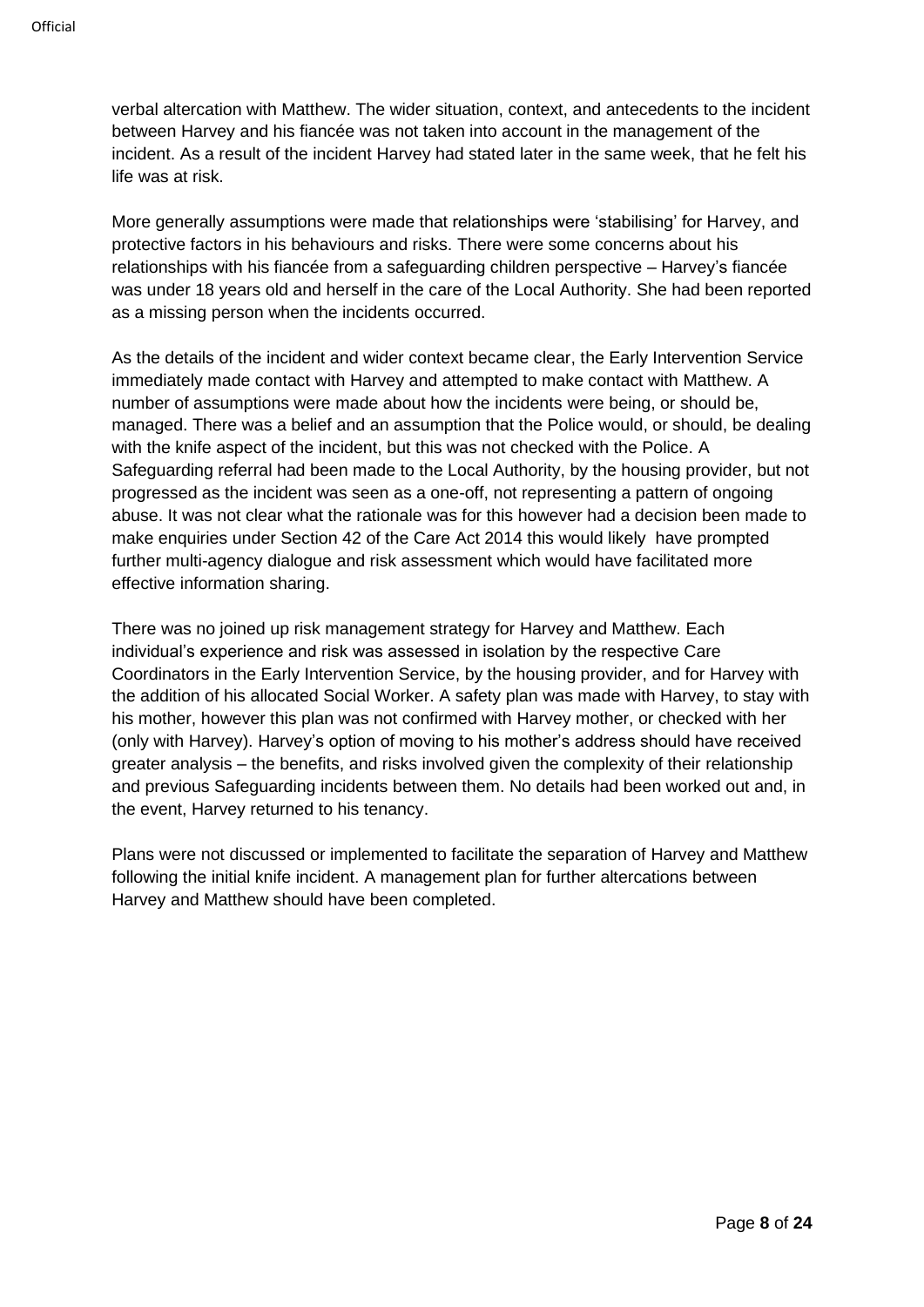# <span id="page-8-0"></span>FINDINGS

Harvey was a young man who had been known to services for much of his life, as a child and in his early adulthood. Harvey's death was a tragedy for his family and had a significant impact on practitioners and organisations who worked with him. Harvey's case has already been subject to scrutiny through a number of investigative processes, including a criminal case against Matthew, Coroner's inquest, a Serious Incident investigation by the mental health NHS Trust, and a Mental Health Homicide Review. These investigations have produced their own findings, which are not duplicated here. The Safeguarding Adults Review uses Harvey's case as an opportunity to shed light on multi-agency working and Safeguarding practice in Wandsworth.

The methodology and principles underpinning this review are not aimed at 'linear thinking' which leads to blame at a practitioner and also leans away from hindsight bias; this can lead to oversimplifying and judging more harshly if the outcome is poor. The approach adopted in this review is to explore the range of different organisational factors that may have come together in unexpected ways to create the incident. The Review seeks to bring out findings from this case that have general applicability for the wider system; they are presented thematically against the structure provided by the Terms of Reference set for the review. The findings of this review are based upon the analysis of documentary evidence and available data, information from organisations involved and practitioners who knew Harvey or his case.

# <span id="page-8-1"></span>TOR 1: How effective was the support provided to Harvey in managing and supporting his needs as a young adult?

# **Context**

Harvey was known to Child and Adolescent Mental Health Services during his childhood and had been accommodated in a secure unit, and young offenders' institution prior to his 18<sup>th</sup> birthday. This made Harvey an eligible person for leaving care support from childhood into adulthood. Harvey would have remained a former relevant person until the age of 24. This support included a Personal Assistant and a Pathway plan that would have brought together partner agencies, such as Housing, Education and Youth Offending. This framework formed one aspect of the support that Harvey received, set out in a needs assessment and Pathway Plan to be reviewed on a regular basis.

Harvey was accepted onto the caseload of the Wandsworth Early Intervention Service in 2015, when he was 20 years old. He also had an allocated Social Worker from the Local Authority Adult Mental Health Team. As a resident in a supported housing project, Harvey received day-to-day housing related support from an independent provider, commissioned through the Local Authority. Harvey has access to keyworker support and one-to-one sessions.

Harvey's support was driven by a hierarchy of treatment that focused on goals set in assessment and review meetings with Harvey. The focus of mental health treatment was dominated by the theory of correlation between Harvey's use of alcohol and drugs and poor mental health. Mental Health services interventions were aimed at supporting Harvey to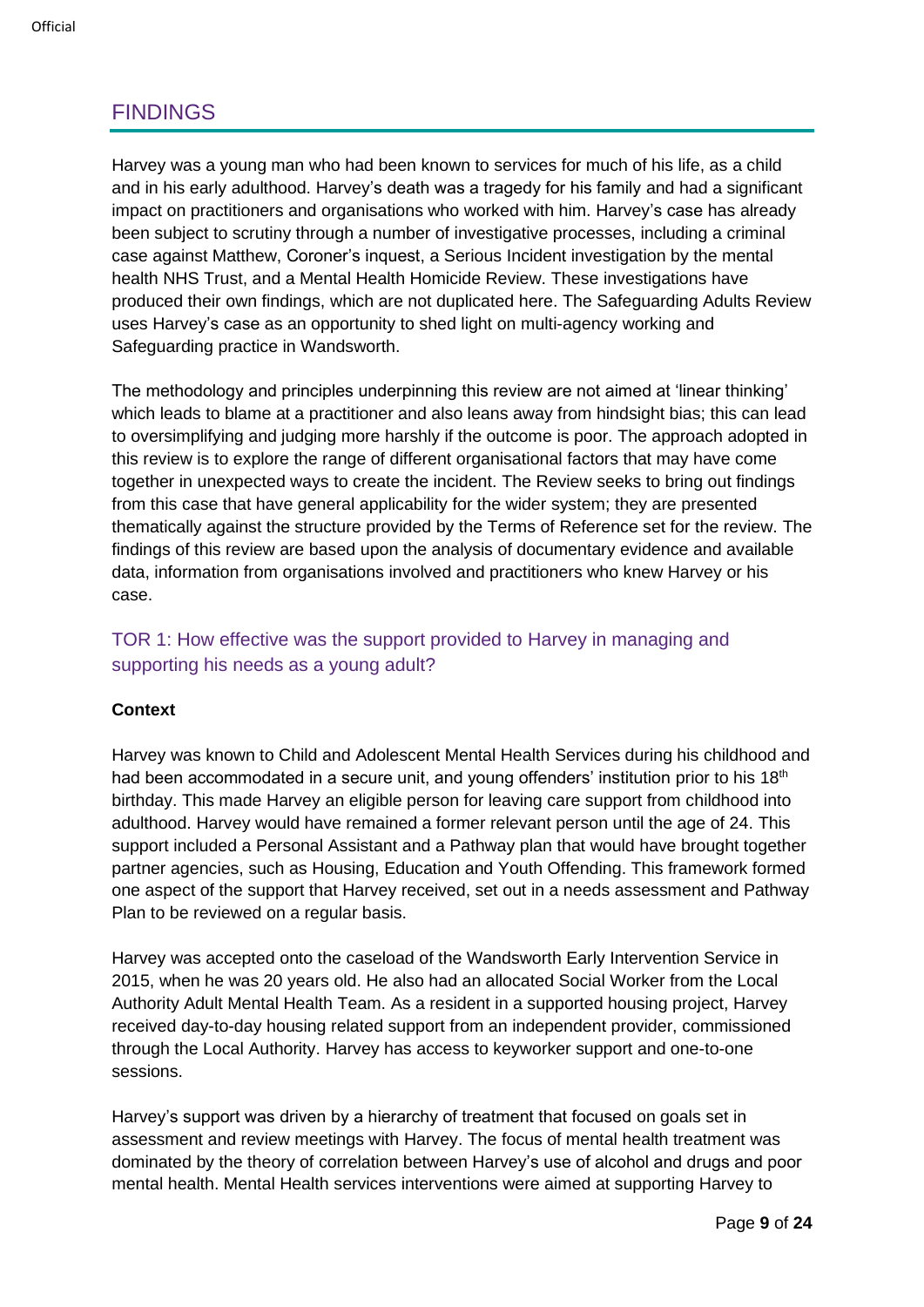understand the link between mental health and substance misuse and so moderate his use of illicit substances.

# **Findings**

### Dual Diagnosis – coexisting severe mental illness and substance misuse

The relationship between mental health and misuse of alcohol and substances (prescribed and illicit) is well known and for Harvey was considered significant. It is known that adults and young people with coexisting severe mental illness and substance misuse have some of the worst health, wellbeing, and social outcomes (SCIE, 2009).

This led to a formulation of diagnosis and treatment that placed substance misuse and nonconcordance with treatment at the centre of his care plans as factors most likely to cause a relapse in symptoms of psychosis. There was also a view that across the supported living schemes, the incidence of service users with coexisting conditions of mental illness and substance misuse was high.

There is a particularly strong relationship between substance misuse and psychosis with specific guidance published by the National Institute for Health and Care Excellence (NICE, 2011), (NICE, 2016). Perhaps due to the prevalence of coexisting conditions this guidance encourages specialist mental health services to adapt to meet an individual's mental health and substance misuse needs, rather than to create specialist dual diagnosis services (NICE, 2016). Despite this, the team had limited access to specialist expertise on addiction and dependence, and expertise within the team relied on the learned experience of Care Coordinators. Greater investment in this area may provide dividends in the treatment of individuals with co-existing conditions.

#### Family involvement

Early Intervention Services aim to "protect social support networks, involve families in care, and providing prompt and intensive pharmacological and psychological treatment." (Neale & Kinnair, 2017). The Mental Health NHS Trust have since become a member of the Triangle of Care scheme, which promotes shared working between carers, professionals, and people using services (NHS Trust website). The Triangle of Care was developed by the Carers Trust and denotes the relationships between the service user, carer, and professional; "When a mental health trust joins the Triangle of Care membership scheme, it is committing to changing the culture of its organisation to one that is carer inclusive and supportive" (Carers Trust, 2020). Developing and maintaining family or other personal relationships is also one of the Care Act 2014 eligibility outcomes and positive relationships can be a positive influence on behaviours and a protective factor for many individuals who use services. In the case of Harvey and Matthew, services viewed their respective family members as potential "early alerters" of mental state deterioration and relapse, however, did not view them as full partners in care.

The Early Intervention Service had completed some work with Harvey and his family however it was recorded that the Harvey's relationship with his mother was "difficult". The Service felt that their rapport with Harvey's mother had been damaged following their referral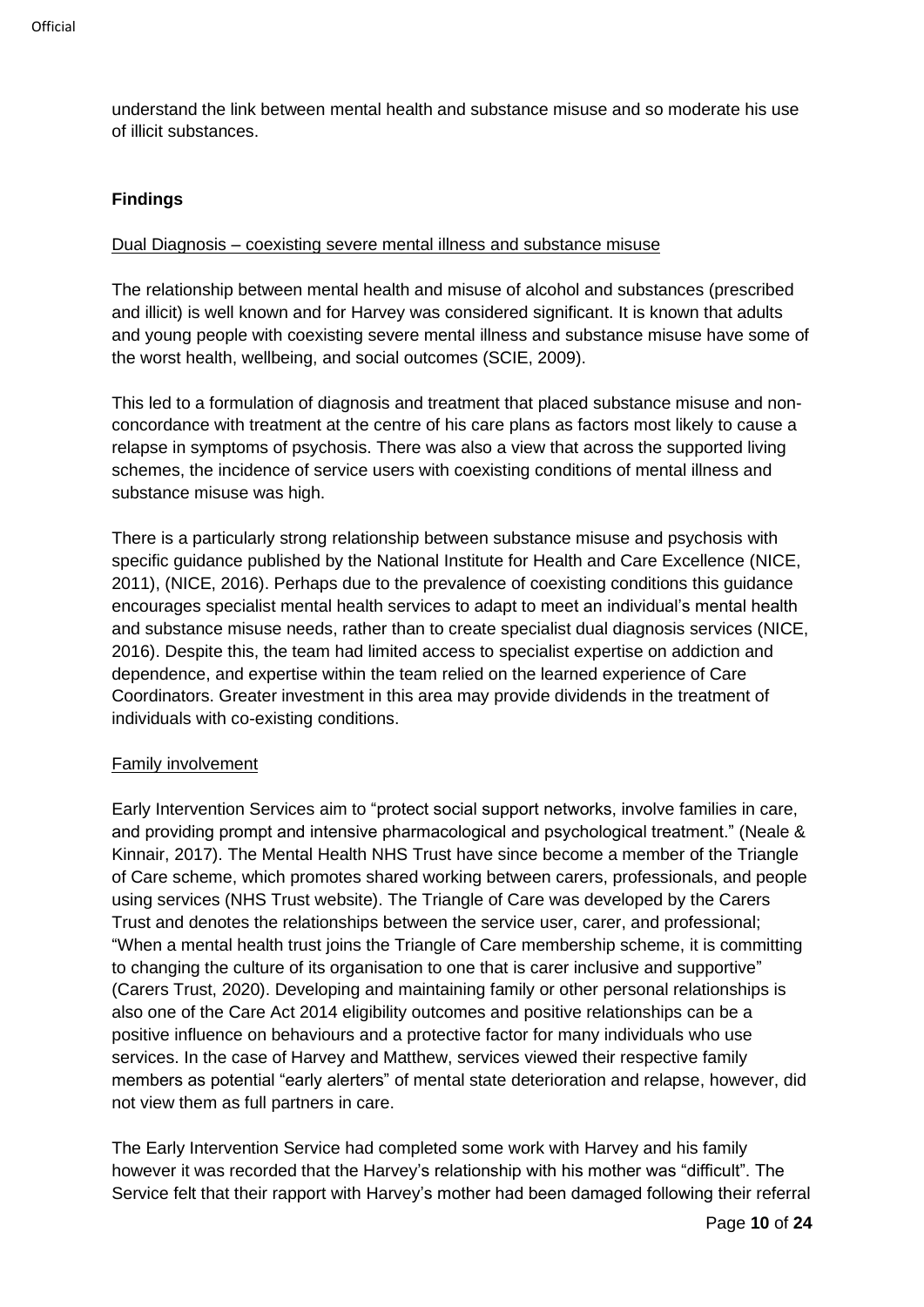of an allegation of domestic abuse towards Harvey at his mother's address. This effectively ended formal therapeutic family work and it is not clear that much was done to repair this breakdown in rapport, or by any agency to support to protect or strengthen Harvey's relationship with his mother. Later, Harvey's safety plan relies on this relationship as he is encouraged to stay at his mother's address as a place of safety rather than return to the housing project. More effective family working may have helped services involve Harvey and his family more effectively in this intervention.

Personal relationships were generally considered as 'stabilising' for Harvey and protective factors in his behaviours and risks although Services did have some concerns about risk within the context of his relationship with his ex-partner, daughter, and about the vulnerability of his current fiancée. Further exploration and support of Harvey around his social and familial relationships would have enhanced the effectiveness of his support as a young adult seeking to become more independent, establishing his identity, peer group, and family.

## **Finding 1: Working with personal and family relationships**

#### <span id="page-10-0"></span>**Underlying issue**

There was a disconnect between the family and relationship-focused support offered to Harvey as a looked after child and former relevant person, and his support as an adult with experience of mental health difficulties which focused more on Harvey as an autonomous individual. The care and support offered to Harvey operated within respective frameworks with a narrow focus on social, medical, and behavioural treatment goals, and on dual diagnosis. There was no joined-up approach to supporting Harvey in the context of his family network (as a child and as a parent) to strengthen his relationships and informal support networks.

#### **Impact on system**

Many individuals who have been looked after children, who have diagnoses of mental health difficulties, or who use substances can often be socially isolated, and may struggle to maintain supportive personal and family relationships. Yet health and social care agencies often rely on families and informal carers to help support individuals with care and support needs. A failure to prioritise support for relationships can undermine the effectiveness of other interventions for support and risk management.

#### **Recommendation**

- *Review the prevalence and priority given to family work*
- *Link to transitions work and thematic findings of Safeguarding Adults Reviews and Safeguarding Children Practice Reviews*
- Could the NHS Mental Health Trust and other organisations share developments and strategic work on family and care-focused initiatives, such as the Triangle of Care scheme?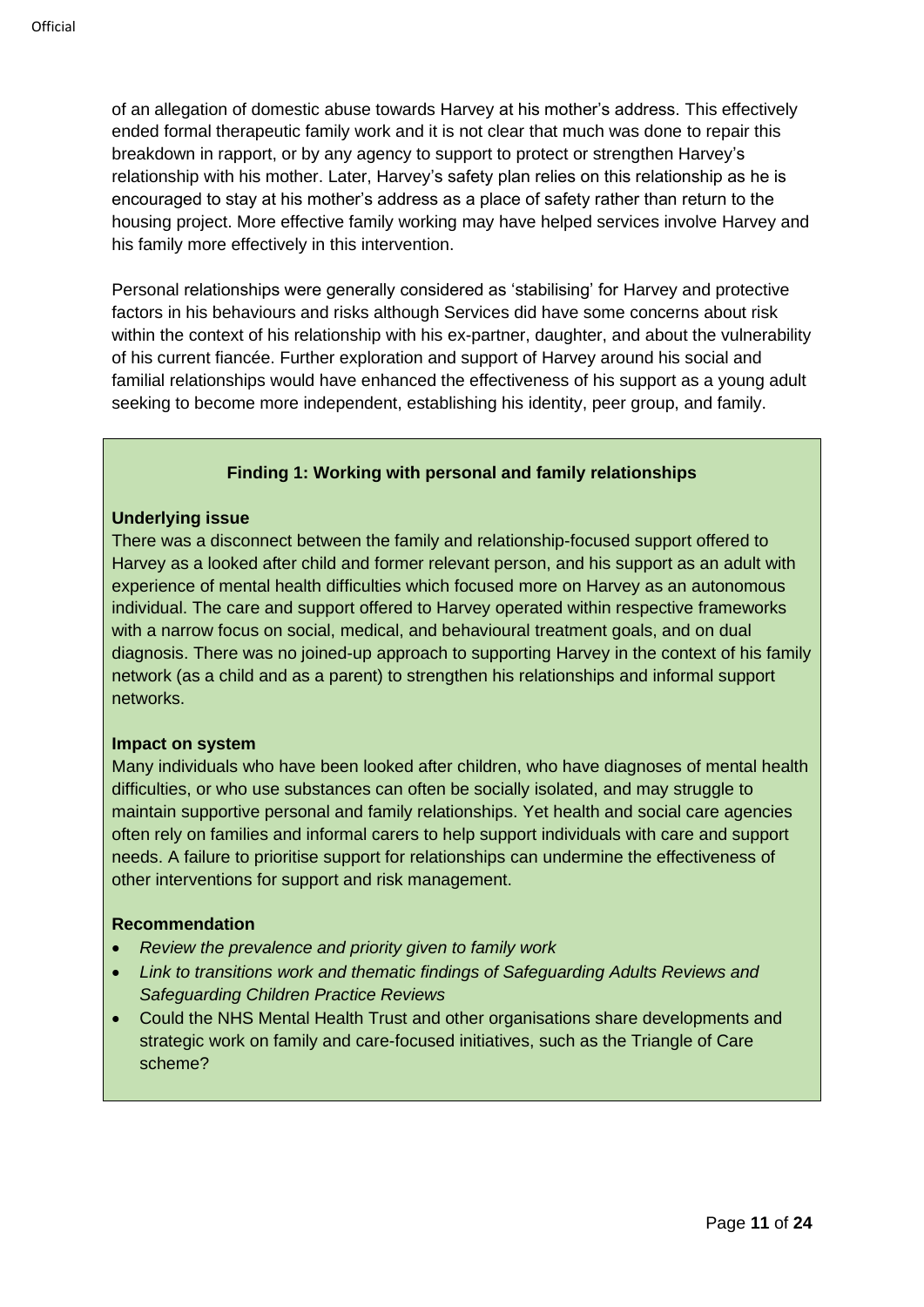# <span id="page-11-0"></span>TOR 2: How well did agencies work together to share information to seek the best possible outcomes for Harvey?

# **Context**

Communication of significant information is a key aspect of effective multi-agency assessment of needs and provision of services. When an individual is supported by a number of agencies and professionals, good communication can result in a more joined up service, reduces inconsistencies or duplications in interventions, and allows agencies to mobilise resources in the most efficient and effective way possible. Perhaps the most important communication will be to involve the individual themselves, reflecting the Safeguarding principles of empowerment and of accountability and transparency – *"I understand the role of everyone involved in my life and so do they"* (DHSC, 2020).

The timely communication and management of accurate and precise information is especially important when agencies are called to work together to manage a risky situation or respond to allegations of abuse or neglect. Information sharing must not merely occur but should lead to a collaborative understanding of the situation, analysis of events, risk, and protective factors, and to decisions and agreements about what actions are necessary, when, and by whom.

Harvey was supported by the Local Authority Care Leavers Service<sup>2</sup>, an NHS Mental Health Service, Local Authority Mental Health Team, and the supported housing project. Each service operated its own unique framework, coming together through the respective review meetings and processes. In between formal reviews communication was ad hoc and relied on the nominated practitioners involved – the Care Leavers' Personal Assistant, Mental Health Care Coordinator, allocated Social Worker, and supported housing Keyworker. The effectiveness of the support provided to Harvey was dependent on the effectiveness of multiprofessional, and multi-agency working.

# **Findings**

# Single professional vs. multi-professional interventions and decision-making

The benefits of multi-professional communication and intervention – or the limitations of single-professional responses – can be seen in the mental health service, and in the operation of the Lambeth Early Onset zoning system at the time. Parallel investigations have considered this agency-specific finding in more detail, however the mechanisms in place to manage cases of risk and need are a useful exemplar of the importance of group thinking and reflection. The zoning system is an attempt to categorise the service caseload by risk into green, amber, and red zones. As cases move between the zones, they receive different levels of supervision and team discussion.

At the time, red zone cases benefited from full team discussion in weekly zoning meeting, while amber cases were discussed in supervision. The majority of individuals were in the amber zone, which effectively reduced the ability to track subtle changes or events – such as gradual disengagement from services, symptoms or evidence of non-concordance with

 $2$  At the time contracted out to an independent provider.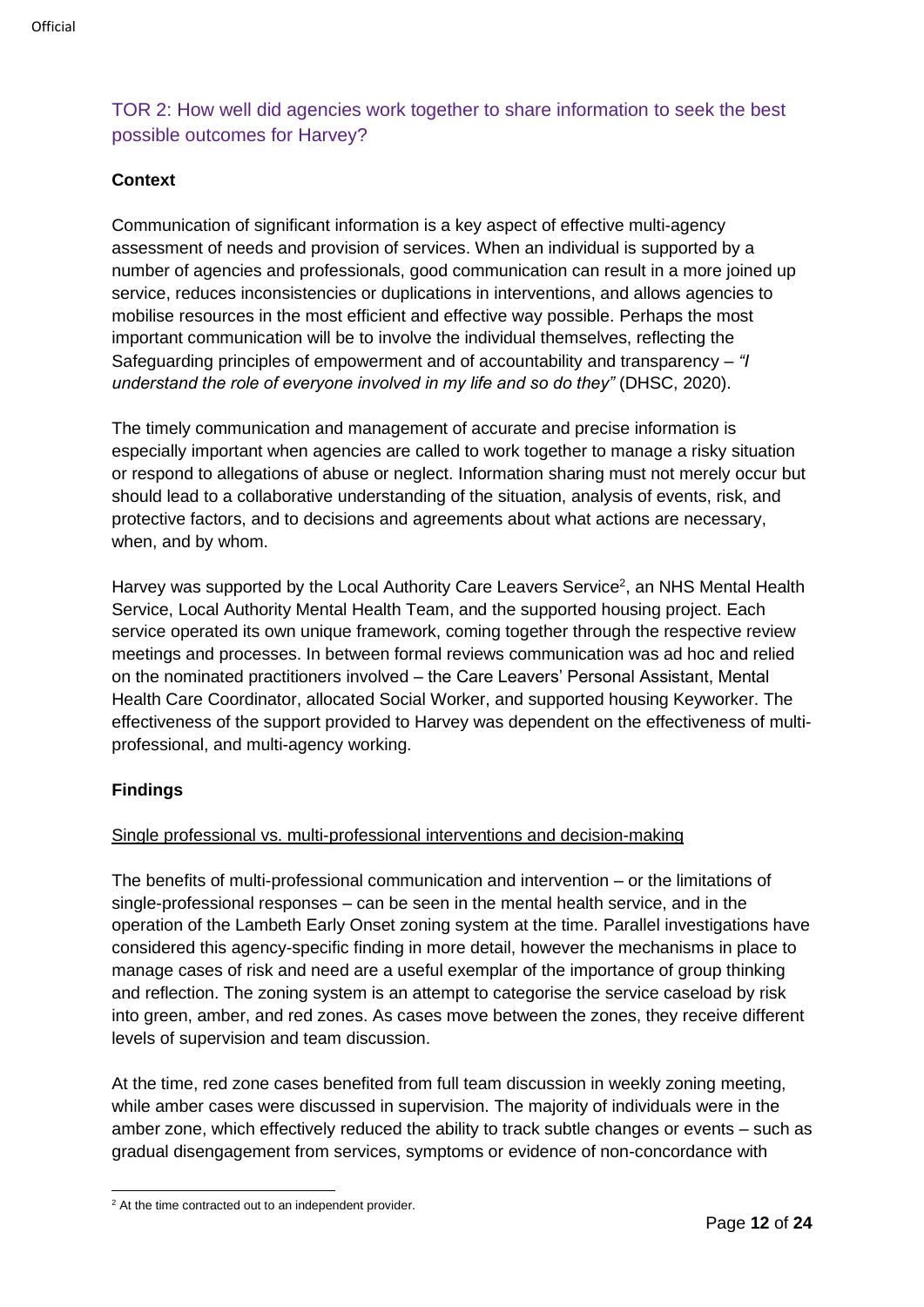medication, and less florid signs of relapse. The Care Coordinators for Matthew and Harvey did not work together well, or with the housing provider, and no contingency or crisis plans were updated for Matthew. The failure of the zoning system to highlight the situation of Harvey and Matthew, or mobilise a multi-disciplinary discussion or process, may have denied them a coordinated intervention to mitigate the risk of further conflict between them. Further analysis of the zoning system can be found in the relevant parallel investigations<sup>3</sup>.

#### Multi-agency working

In 2016 the Local Authority and NHS Trust dissolved their section 75 (NHS Act 2006) agreement. Section 75 NHS Act 2006 makes provision for NHS bodies and Local Authorities to contribute to a pooled budget to enable partnership arrangements in relation to the exercise of NHS functions and certain health-related functions<sup>4</sup> of Local Authorities. Most commonly used in the delivery of specialist mental health services, this translates in practice to integrated Adult Mental Health Teams. Teams are made up of medical, nursing, allied healthcare professionals, and psychologists employed by the NHS trust, and Social Workers and other Social Care staff employed by the Local Authority.

The dissolution of the section 75 agreement may have been challenging organisationally, however in the case of Harvey there appears to have remained a good working relationship between his NHS Care Coordinator and allocated Local Authority Social Worker. The support offered to Harvey was joined up, and day-to-day communication was reported by those involved to be effective. When the incidents between Harvey and Matthew became known, Harvey's Social Worker and Care Coordinator worked together to formulate a safety plan with Harvey. There was also good attendance at Care Programme Approach review meetings and an agreement about the support and treatment being offered.

Multi-agency working was less effective outside of established relationships between NHS and Local Authority mental health teams working with Harvey, and in particular between mental health teams and the care leavers and children's services. Some communication had been evident in scheduled processes, such as attendance at review meetings, however there was still some distance between them.

An example of this is that the Care Leavers' Personal Assistants used the Local Authority Access Team to share information with the allocated social worker – rather than contacting the team directly. The Care Leavers Service have reported that at the time they were also less sure about how to navigate the adult Safeguarding system. There have been changes to the way the care leavers service is commissioned and provided, and the recruitment of a Care Act assessing social worker and a mental health specialist personal assistant. Evidence provided to the review indicates that for people with mental health difficulties, some difficulties remain in relation to pathway planning, transition work, and ongoing support.

<sup>3</sup> S.I. reference, and MHHR (if released for reference)

<sup>&</sup>lt;sup>4</sup> "Health-related functions" of Local Authorities include any function that has an impact on a person's health, have an effect on NHS functions, or are connected with NHS functions (s.75(8) NHS Act 2006)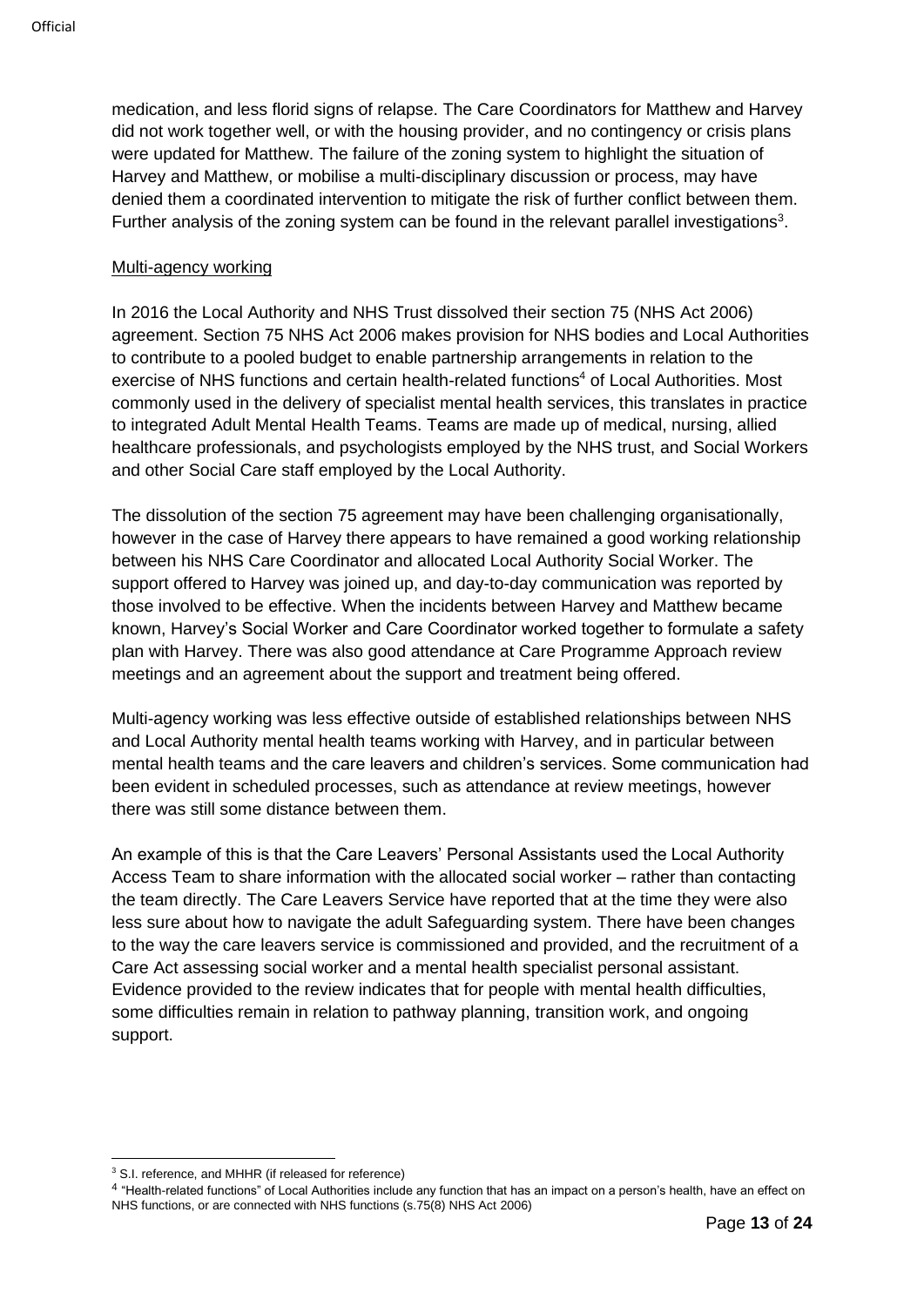# **Finding 2: Multi-Agency working: a childhood-adulthood divide**

#### <span id="page-13-0"></span>**Underlying issue**

Effective multi-agency work in this case was more likely to occur where practitioners had established relationships and a clarity of understanding of role and was most effective when professionals themselves worked closely together with a shared goal. The case of Harvey reveals a divide between child and adult operational service structures, but also in the perspective of need and risk in relation to Harvey's childhood and adulthood.

The formulation of Harvey's mental health needs and risks appears to be confined to each different phase of his life – childhood experiences do not appear to have had much impact on the understanding of his adult mental health issues, or diagnosis – except in a prodromal sense.

## **Impact on system**

For multi-professional and multi-agency practice to be most effective, services must have a good understanding of one another, and of the importance of positive and negative childhood experiences on an adult's independence, abilities, skills, and resilience. The failure to recognise the interdependence of child and adult services for people who leave care, and the need to work collaboratively may leave some individuals with a partial approach to management of risk. This is especially relevant to periods of crisis, outside of formal or scheduled reviews.

#### **Recommendation**

- *There is still much to be done to embed communication pathways and joint working between Care Leavers Service and Adult Services*
- *Have there been any reviews of the Think Family agenda in safeguarding practice in Wandsworth/Richmond*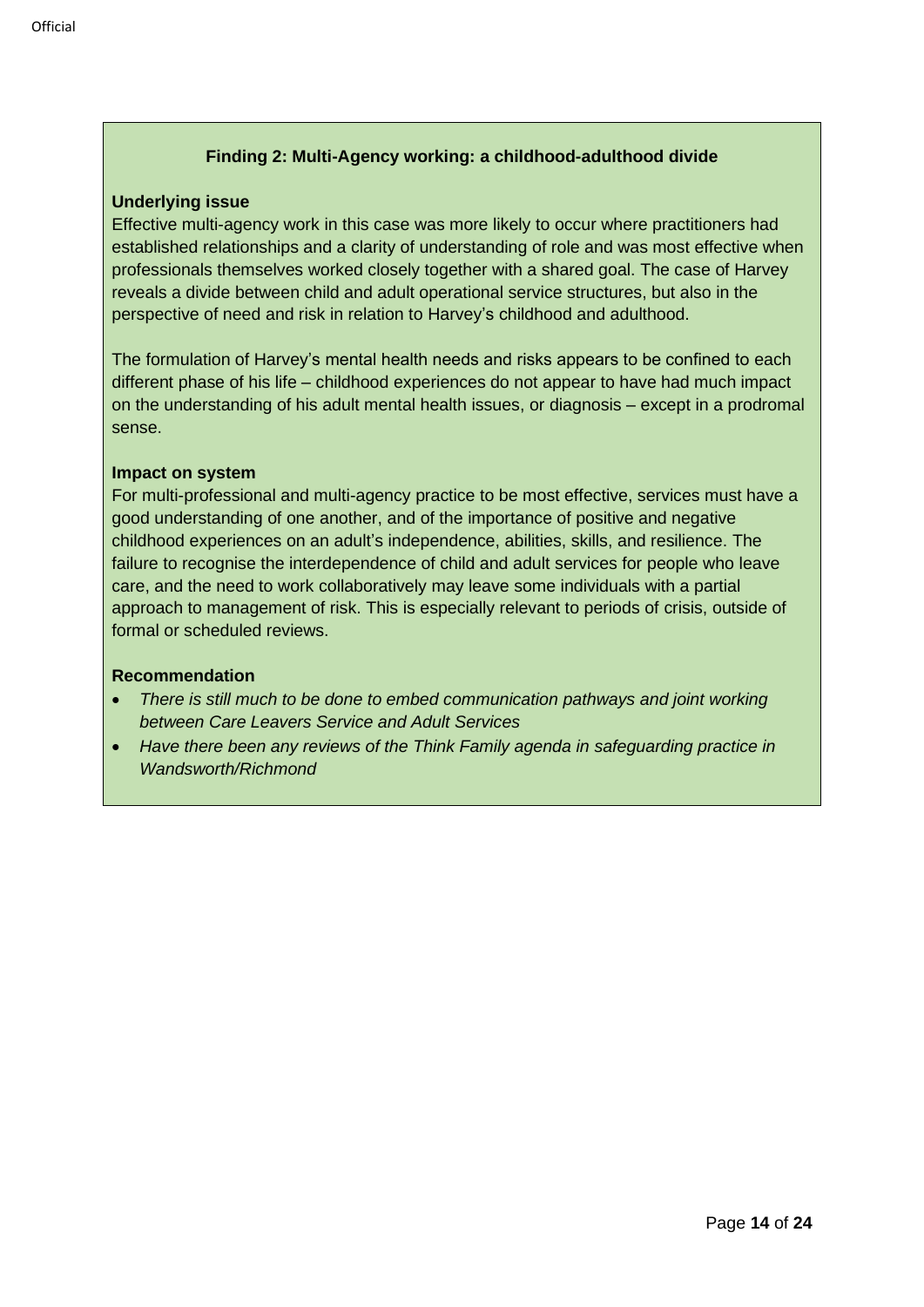# <span id="page-14-0"></span>TOR 3: To what extent did Harvey's complex history impact on how professionals treated his risk?

# **Context**

This section of the review examines responses and attitudes to risk and how this may have impacted on the formulation of care and support. The Review also considered how decisions were made about the input Harvey and Matthew received, including after the first incident of conflict between them. In the formulation of findings against this term of reference, the review considers evidence from the services provided to both Harvey and Matthew.

In health and social care risk assessment and risk management are core considerations for all professionals as they make decisions about the care and support to offer and about their interventions with people who use services. Risk assessment can be described as an assessment of "the likelihood of an event happening with potentially harmful or beneficial outcomes for self or others" (Morgan, 2007) combined with the imminence, and severity of the negative event occurring (Department of Health, National Risk Management Programme, 2007) (NCISH, 2018).

Risk assessment in mental health services has traditionally focused on prediction – assessing an individual's risk in certain domains (for example risk to self, to others, or of selfneglect) as low, medium, or high (NCISH, 2018). Risks can be general and specific and risk event prediction relies on analysis of historical and current risk factors. Risk factors are categorised as static (for example childhood events) or dynamic (use of drugs or alcohol and interpersonal conflict). Dynamic factors can be further divided into stable or chronic factors (changing relatively slowly over time), or changeable acute factors. In the case of Harvey, the acute risk situation did change rapidly. When working with individuals who use services it is important to recognise the distinction between the person themselves and the event – that the risk factors that may predict a specific event, or events, from occurring can be personal, environmental, and contextual. Good practice in risk assessment is about working together with an individual to understand behavioural responses and events within this context; most importantly risk work should be person-centred and empowering (SCIE, 2012). The approach to risk management my vary across organisation, or context.

Within safeguarding practice, interpersonal relationships are often a feature of risk assessment, where the potentially harmful event may be the result of behaviours by one individual or another. In cognitive theory a person's beliefs, experiences, motivations, and physiological sensations, and their thoughts, feelings and actions or behaviours are all interconnected. The management of risk is a collaborative process, with professional interventions often aimed at reducing 'risky' behaviours. Risk management may involve behavioural reinforcement, moderation or control; therapeutic interventions<sup>5</sup>, offering incentives, giving advice, imposing sanctions, or licence conditions, removing opportunity, separation of parties, or even detention and incarceration are used across the health, social care, education, and criminal justice systems. A careful assessment of risk is crucial to enable practitioners to make a judgement on what risk behaviours require intervention (identify the risk) and to select an intervention that will be effective and proportionate to the likelihood and seriousness of harm (intervene to prevent harm).

<sup>5</sup> Cognitive Behavioural Therapy or psychosis (CBTp) is widely used in Early Intervention Services as the first-choice therapeutic intervention for symptom and risk management.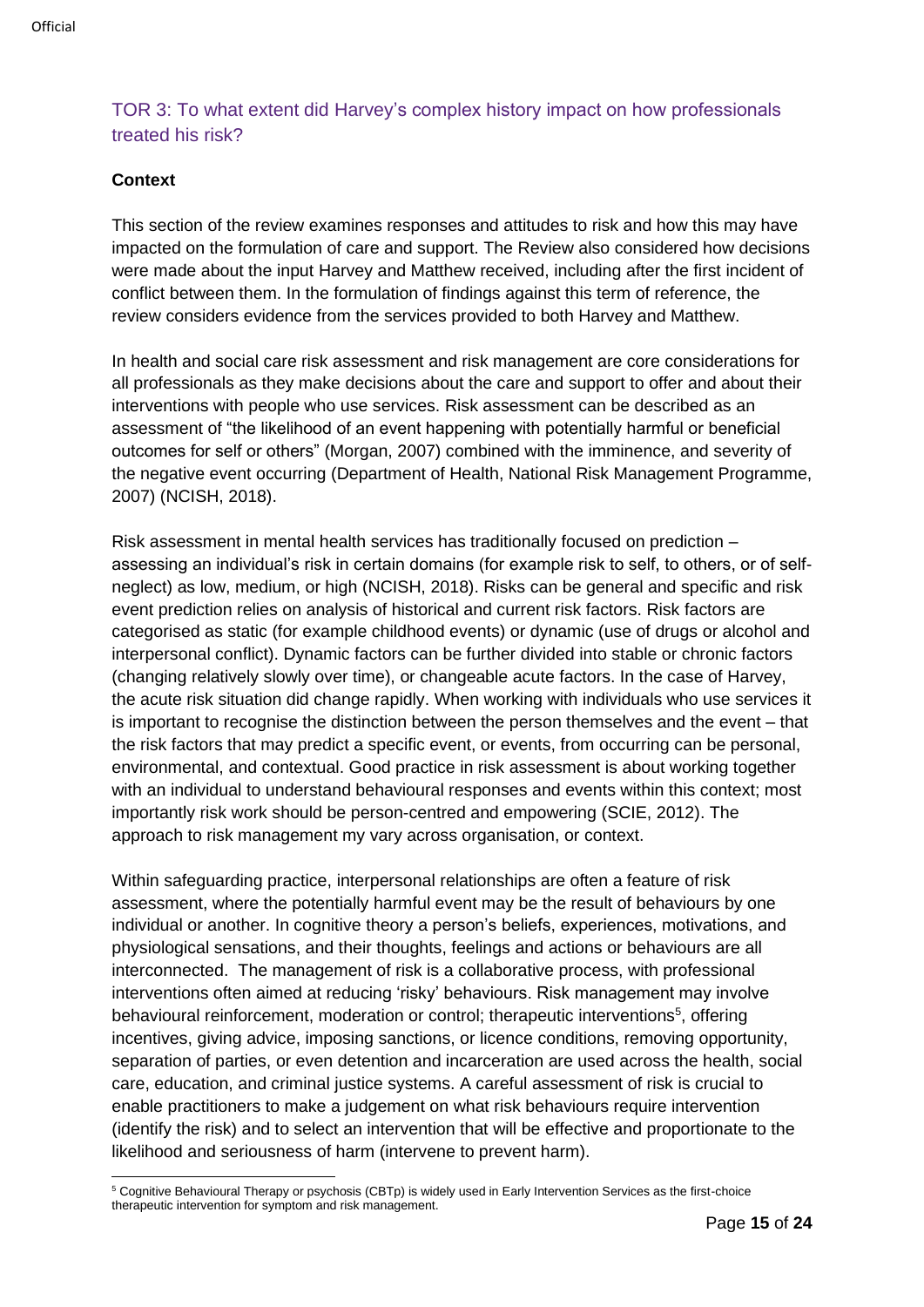# **Findings**

### Identification of risk

The review has identified a number of areas where risk practice was driven not only by the events that were occurring, and understanding of the individuals involved, but also by practitioners' own assumptions. These included professionals' conscious and unconscious values and attitudes, patterns of practice and intervention, and experience of working with of people who have mental health problems, substance misuse issues, or who live in supported housing. Objective and subjective judgements about Harvey and Matthew and their respective personal and social histories also played a part in the way that risk events were managed.

In the case of Harvey, risk assessments for Harvey and Matthew focused on use of substances, insight, and concordance with medication, and for Matthew a risk of social withdrawal and self-neglect. New risk events, such as an incident at a housing office where Matthew was seen to be brittle, angry, and highly emotionally aroused, were not incorporated into the formulation. While the significance of these events may grow in hindsight, this event may have indicated not only a previously unseen capability for aggression in Matthew, but also an indication of relapse and deterioration in mental state. The practitioner group recalled using "an old Matthew yardstick". The over-reliance on the existing understanding of risk may have led to a number of assumptions about Harvey and about Matthew's mental state. Harvey's personal and social history was also less present – including conflict within relationships with family, in safety planning and interventions.

Significant weight was placed upon static and stable risk factors, or on initial observations of risk incidents. The formulation of risk for Matthew appeared to be more resistant to change, in the face of known information about a recent display of aggression at a housing office, a historical incident of possession of a knife, and new information about the incident at the supported housing project. This took place in the context of Matthew's previous disengagement with treatment and a period of months without anti-psychotic medication; if he were suffering from a psychotic mental disorder the risk of relapse would have become increasingly real. Over time the level of direct contact with Matthew had decreased and professionals appear to have been relying too heavily on information from third parties, such as family members or housing support staff for information and assessment of Matthew's mental state and wellbeing. The possibility of relapse was not seriously considered, and services were too easily reassured by Matthew's continued full-time employment.

Assumptions were made across agencies which demonstrated a degree of unconscious bias in the conceptualisation and management of risk. In the interface between the professional group and service user group, individuals inevitably bring their own values, views about power, equality, their personality, and their past experiences. These will affect how they interpret and respond to the intergroup context (Abrams, 2010).

A narrow interpretation of events was evident in the Police practice in the case. Initial assumptions about an occurrence of domestic abuse, reinforced by observations of expressed emotion, and failure to talk to other witnesses at the property (including Matthew) meant that the incident between Matthew and Harvey was not investigated. New evidence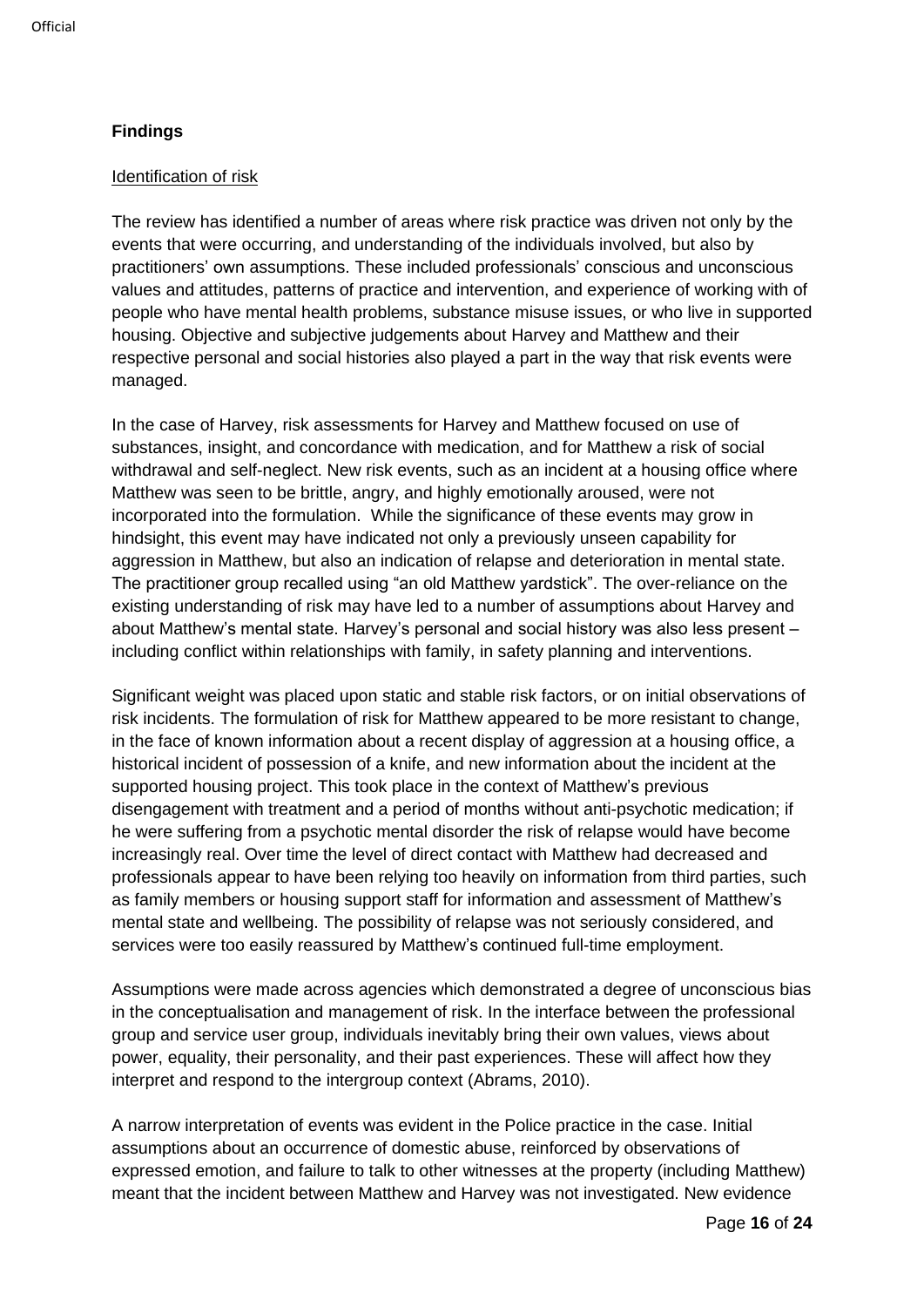and information, such as Harvey's fiancée's account of the verbal altercation between Harvey and Matthew and possession of a knife, was not incorporated into the overall assessment of risk.

Evidence provided to the review also indicates an acceptance of Harvey's chronic mental health presentation, historical difficulties in resolving interpersonal conflict, use of substances, and social behaviours. Matthew's apparent ability to work led to an assumption of wellness, and belief that he would withdraw from, rather than seek, conflict also came into play. Out of date care plans and risk assessments, not updated with newer information about agitation and aggression-capability, may have reinforced the view that serious harm was unlikely. Within the project itself, the response to the incidents were sanctions in the form of a warning letter to all parties – a usual response to conflict between residents.

The sum of bias in the case of Harvey and Matthew appears to be a general acceptance of a level of interpersonal conflict between individuals living in supported living who have experience of mental illness and substance misuse. In the case of Matthew and Harvey, the risk of further, and escalating, aggression was not identified.

# **Finding 3: Identification of risk**

#### <span id="page-16-0"></span>**Underlying issue**

The formulation of risk appeared to be resistant to change following incidents at the supported living project. There was a conflation of risk identification in responses to domestic abuse incident and conflict between Harvey and Matthew. Existing knowledge of Harvey and Matthew and assumptions about their usual presentation and behaviours, for different reasons, meant that the risk of further aggression between them was under-identified. Assumptions were made about both Harvey and Matthew – judgements on their behavioural norms, a reliance on third parties for assessment of mental state, and reassurances too easily obtained about Matthew's wellness, based on his ability to maintain employment.

#### **Impact on system**

There appears to be a general acceptance of poor mental health and substance misuse among the population of individuals living in supported housing projects. The reliance on third party information, and reverse engineered assumptions about wellness undermined an objective assessment of mental state and selection of appropriate intervention and treatment. Incidents of interpersonal conflicts within this group were not seen as unusual and could even be expected. There is a risk that such unconscious bias among the professional group may result in a lack of response to incidence of interpersonal abuse, and among the service user group that a level of conflict is to be expected and therefore tolerated.

#### **Recommendation**

- *Opportunity to expand single-agency initiatives around unconscious bias and professional curiosity*
- *Audit of professional views and attitudes – does unconscious bias exist in relation to service user groups, mental health, substance misuse, and or supported living*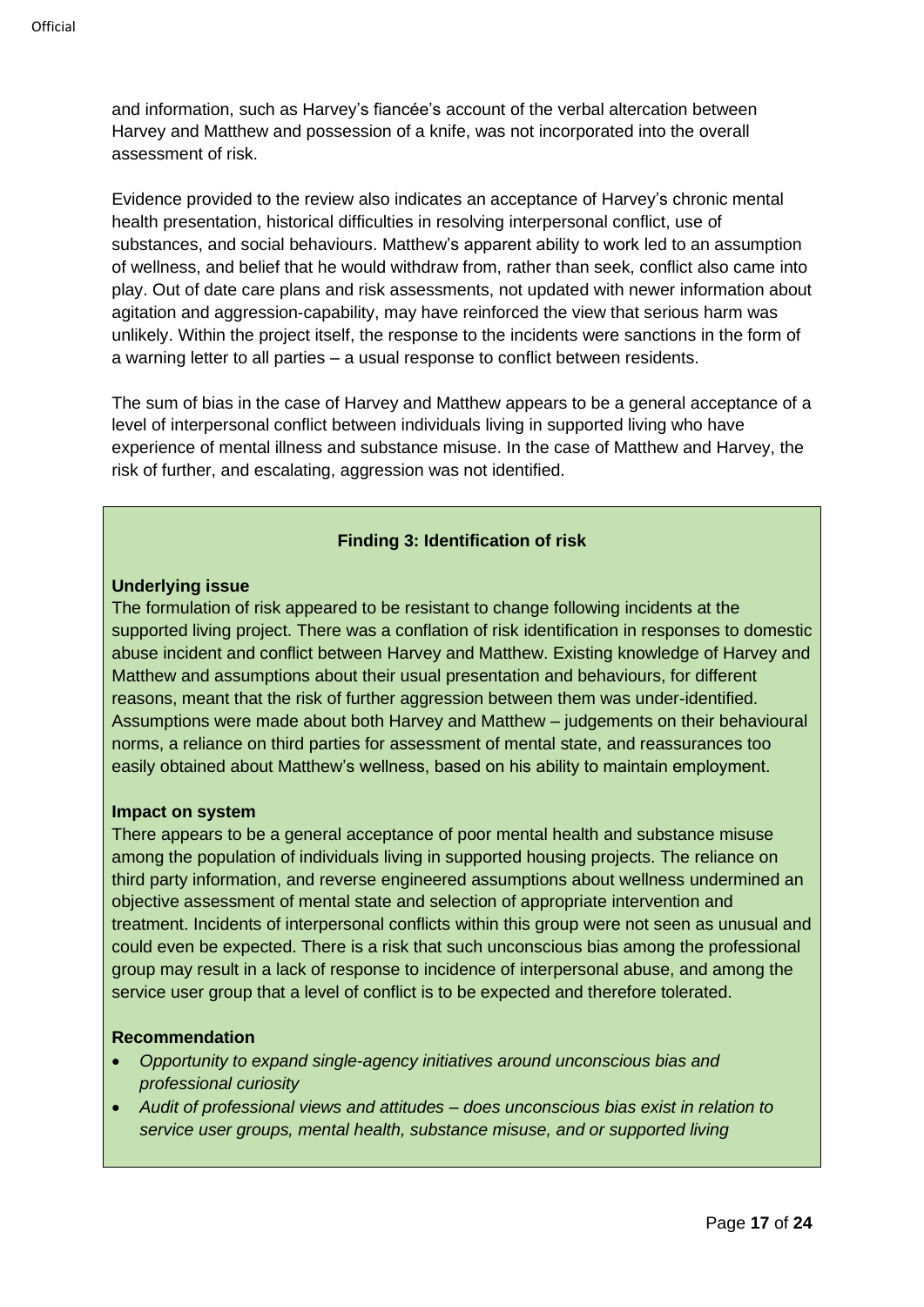## Selecting effective and proportionate interventions

The failure of agencies to work together, due to ineffective or non-existent interagency communication and information sharing was a reoccurring feature of the 27 SARs reviewed as part of the 2017 'Learning from SARs study' completed by Suzy Braye and Michael Preston-Shoot for the London Safeguarding Adult Board (Braye & Preston-Shoot, 2017). This review has highlighted missed opportunities and a lack of multi-agency holistic working in response to the incident between Harvey and Matthew which demonstrates the continued work required across all agencies to embed such learning within their organisations.

This finding is focused on exploring the balancing act required in order to promote proportionate intervention when dealing with risk management. Risk assessment is one of the most frequently criticised areas of practice when cases are reviewed in the Safeguarding Adults Review arena, coroner's inquests, and other similar enquiries. Practitioners are often criticised for not intervening enough or being too easily reassured and not demonstrating enough professional curiosity.

Safeguarding processes provide a Statutory framework as a multi-agency coordinated response where there are concerns of risk to adults, who due to their vulnerabilities and care and support needs are unable to take steps to protect themselves. This Review has highlighted a lack of impetus across all involved agencies to trigger such a response which in turn hindered the interagency information sharing and communication which may have led to more urgent responses from different agencies.

A Safeguarding referral was made by the Housing provider following the initial incident was screened out by the Local Authority as it was viewed as a one-off incident. This decision did not appear to reflect the fact there were two potentially very mentally unwell adults and predictable further conflict through retaliation from Harvey or further aggression/intimidation from Matthew. This response may have been different had other agencies raised concerns via this pathway or challenged the response to the initial referral. This may have changed the temperature of the case and led to further enquiries being made. The police did not raise a Merlin, the Early Intervention Service did not trigger a Safeguarding referral, the social worker involved did not escalate any concerns which ultimately led to a single agency response to the incident.

A lack of information sharing across agencies led to assumptions being made about who was dealing with what. For example, the Early Intervention Service believed the police were taking action in terms of Matthew greeting Harvey with a knife which may have lowered the sense of urgency from their perspective. Had they been aware at the time that this was not the case it may have led to more proactive search for an alternative place of safety for either one of them.

The safety planning for Harvey as a result of this appears single agency and hasty; relying on a suggestion to Harvey that he manages his own risk by staying with his mother. Harvey's mother was not directly involved in this safety planning despite being viewed as a protective factor and agencies did not consider a previous domestic abuse between the two which had triggered a previous Safeguarding response. The fact that no agency tried to proactively explore Safeguarding implies that at the time it was not part of their thinking that this process would assist in the management of the situation.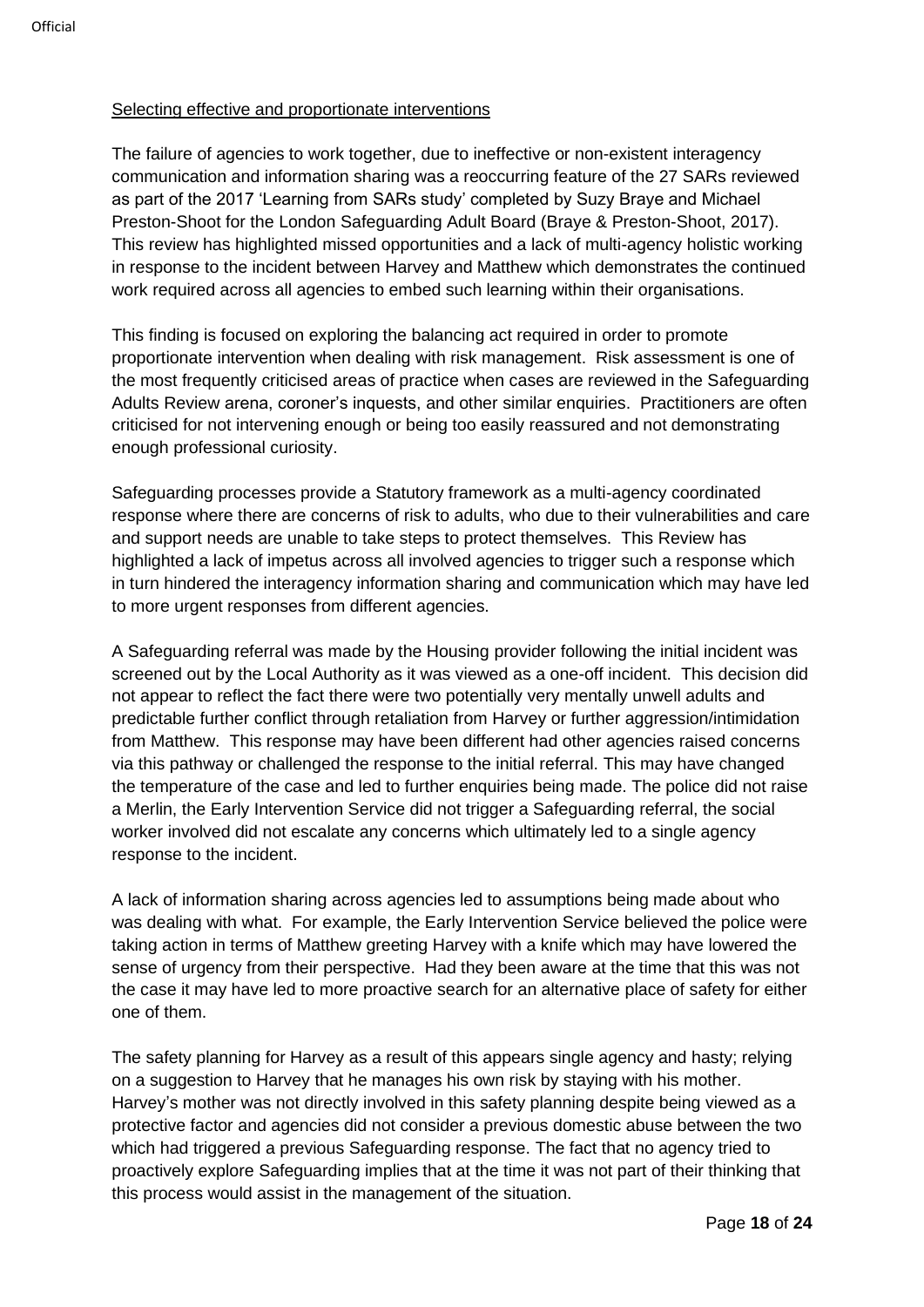The Multi Agency Risk Assessment Framework was developed in 2019 as a collaborative piece of work with all members of the Safeguarding Adults Boards for Richmond and Wandsworth. This tool was developed as a mechanism for those cases where professionals are worried about an adult in the Boroughs and have identified that a multi-agency response would be beneficial. The statutory Safeguarding criteria as set out in the Care Act 2014 does not have to be satisfied in order to initiate this tool. It can be led by any agency and provided the framework for information sharing and risk management. This tool may have been usefully applied to this situation – had it been available at that time, however it is still reliant on agencies thinking proactively. Going forward it is key that all partner organisations raise the profile of this framework and encourage the use of this tool for relevant cases.

The use of virtual platforms as a way of facilitating Safeguarding enquiries has been a positive step forward in promoting a more responsive approach to Safeguarding in Wandsworth. The accessible nature of such meetings has facilitated the regular inclusion of partners such as the police and health colleagues who ordinarily would struggle to access face to face meetings. This has enabled robust multi-agency safety planning to ensure that appropriate steps have been taken by relevant professionals in response to safeguarding's issues.

#### **Finding 4: Safeguarding: Multi-agency risk processes**

#### <span id="page-18-0"></span>**Underlying issue**

Effective multi-agency and risk assessment response was required when considering the safeguarding concerns raised in this situation. There was a lack of a multi-agency and risk assessment response to this incident which was evidential from their being no plan initiated by any agency to support Harvey and Matthew to feel safe. There is an element of desensitisation to the situation where all agencies remained with their original plan and were not prompted by events to reflect and amend their interventions and approaches accordingly. This suggests a lack of professional curiosity which is key when dealing with any safeguarding situation.

#### **Impact on system**

For multi-professionals and multi-agency practice to be most effective services must have a good understanding of one another's' remits, roles and responsibilities particularly pertaining to Safeguarding.

#### **Recommendation**

- *Raise the profile of the Multi-Agency Risk Assessment Framework and encourage the use of this tool for relevant cases*
- *Consider whether services have become de-sensitised to risk, and a degree of conflict and violence among the mental health, substance misuse, or supported living cohort*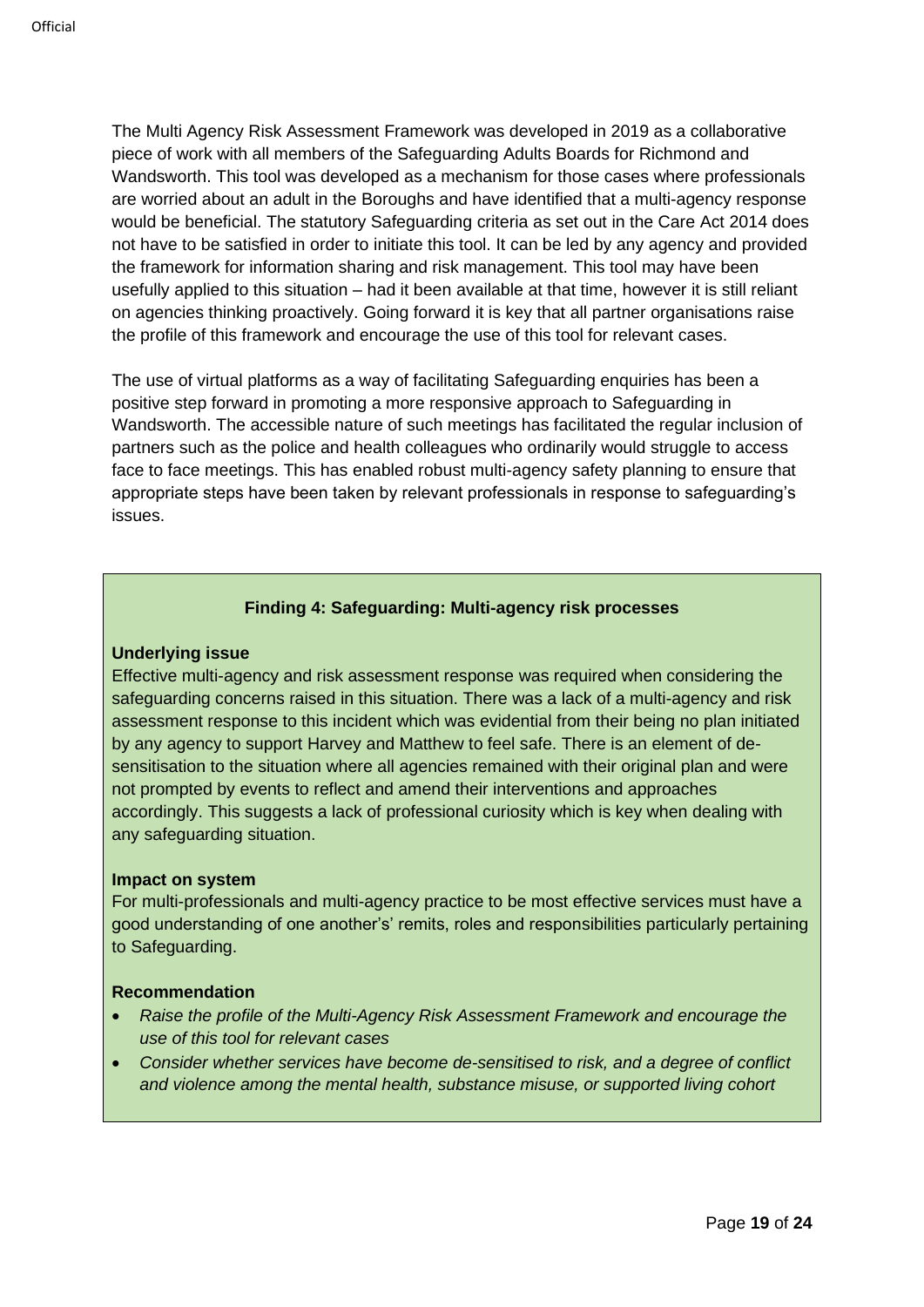# SUMMARY OF RECOMMENDATIONS

<span id="page-19-0"></span>

| No. | <b>Finding</b>                                                                                                 | <b>Underlying issue</b>                                                                                                                                                                                                                                                                                                                                                                                                                                                                                                                                                                                                                                                                                     | <b>Impact</b>                                                                                                                                                                                                                                                                                                                                                                                                                                                                                                                                                        | <b>Recommendation</b>                                                                                                                                                                                                                                                                                                                                                                              |  |
|-----|----------------------------------------------------------------------------------------------------------------|-------------------------------------------------------------------------------------------------------------------------------------------------------------------------------------------------------------------------------------------------------------------------------------------------------------------------------------------------------------------------------------------------------------------------------------------------------------------------------------------------------------------------------------------------------------------------------------------------------------------------------------------------------------------------------------------------------------|----------------------------------------------------------------------------------------------------------------------------------------------------------------------------------------------------------------------------------------------------------------------------------------------------------------------------------------------------------------------------------------------------------------------------------------------------------------------------------------------------------------------------------------------------------------------|----------------------------------------------------------------------------------------------------------------------------------------------------------------------------------------------------------------------------------------------------------------------------------------------------------------------------------------------------------------------------------------------------|--|
|     | TOR 1: How effective was the support provided to Harvey in managing and supporting his needs as a young adult? |                                                                                                                                                                                                                                                                                                                                                                                                                                                                                                                                                                                                                                                                                                             |                                                                                                                                                                                                                                                                                                                                                                                                                                                                                                                                                                      |                                                                                                                                                                                                                                                                                                                                                                                                    |  |
| 1.  | Working with<br>personal and<br>family<br>relationships                                                        | There was a disconnect between the<br>family and relationship-focused<br>support offered to Harvey as a looked<br>after child and former relevant person,<br>and his support as an adult with<br>experience of mental health difficulties<br>which focused more on Harvey as an<br>autonomous individual. The care and<br>support offered to Harvey operated<br>within respective frameworks with a<br>narrow focus on social, medical, and<br>behavioural treatment goals, and on<br>dual diagnosis. There was no joined-<br>up approach to supporting Harvey in<br>the context of his family network (as a<br>child and as a parent) to strengthen<br>his relationships and informal support<br>networks. | Many individuals who have been<br>looked after children, who have<br>diagnoses of mental health difficulties,<br>or who use substances can often be<br>socially isolated, and may struggle to<br>maintain supportive personal and<br>family relationships. Yet health and<br>social care agencies often rely on<br>families and informal carers to help<br>support individuals with care and<br>support needs. A failure to prioritise<br>support for relationships can<br>undermine the effectiveness of other<br>interventions for support and risk<br>management. | Review the prevalence and priority<br>given to family work<br>Link to transitions work and thematic<br>findings of Safeguarding Adults<br>Reviews and Safeguarding Children<br><b>Practice Reviews</b><br>Could the NHS Mental Health Trust<br>and other organisations share<br>developments and strategic work on<br>family and care-focused initiatives,<br>such as the Triangle of Care scheme? |  |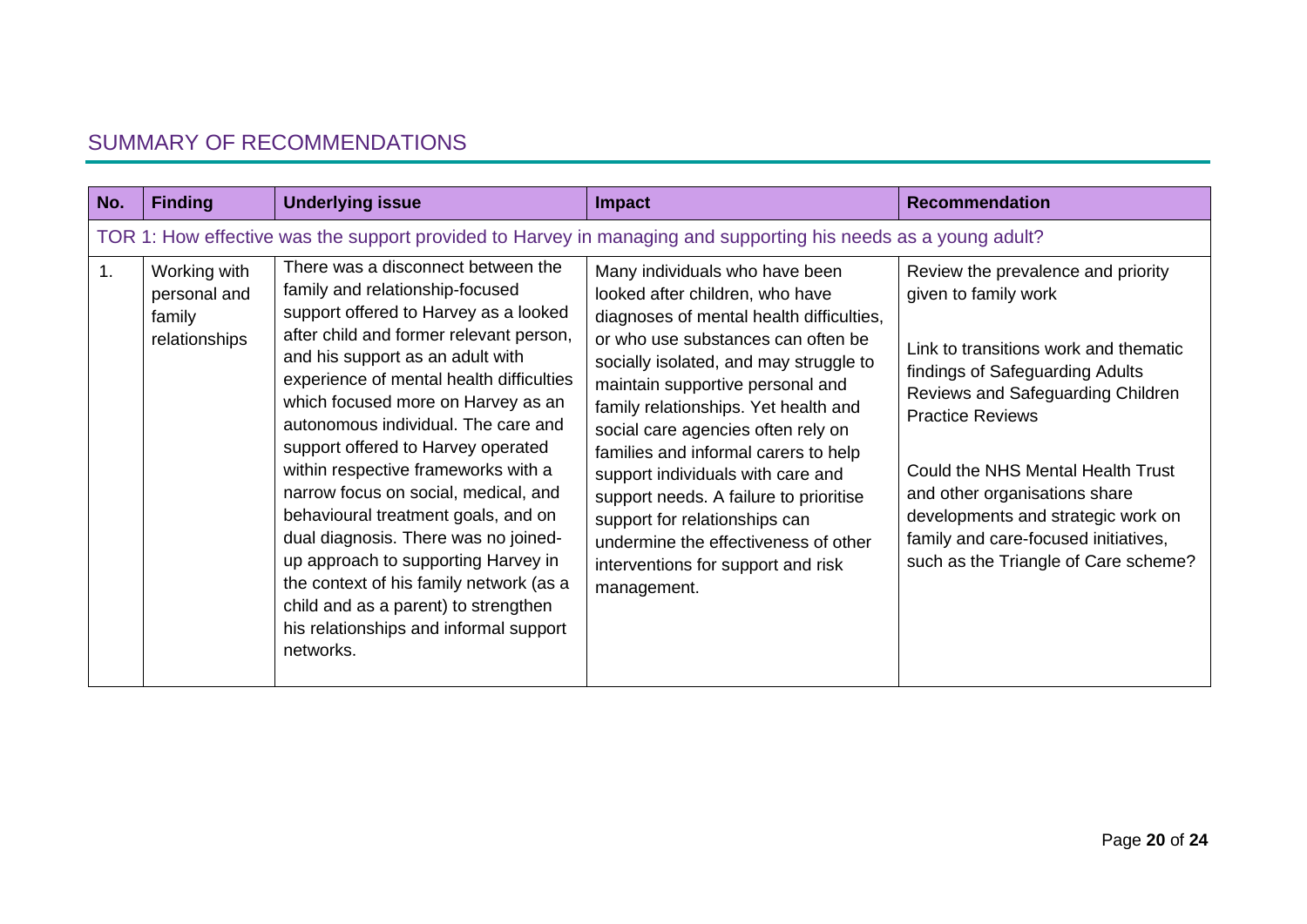| No. | <b>Finding</b>                                                                                                    | <b>Underlying issue</b>                                                                                                                                                                                                                                                                                                                                                                                                                                                                                                                                                                                                                                                                                                                                                                                  | Impact                                                                                                                                                                                                                                                                                                                                                                                                                                                                                                                                                                                                                        | <b>Recommendation</b>                                                                                                                                                                                                                                            |  |
|-----|-------------------------------------------------------------------------------------------------------------------|----------------------------------------------------------------------------------------------------------------------------------------------------------------------------------------------------------------------------------------------------------------------------------------------------------------------------------------------------------------------------------------------------------------------------------------------------------------------------------------------------------------------------------------------------------------------------------------------------------------------------------------------------------------------------------------------------------------------------------------------------------------------------------------------------------|-------------------------------------------------------------------------------------------------------------------------------------------------------------------------------------------------------------------------------------------------------------------------------------------------------------------------------------------------------------------------------------------------------------------------------------------------------------------------------------------------------------------------------------------------------------------------------------------------------------------------------|------------------------------------------------------------------------------------------------------------------------------------------------------------------------------------------------------------------------------------------------------------------|--|
|     | TOR 2: How well did agencies work together to share information and ensure the best possible outcomes for Harvey? |                                                                                                                                                                                                                                                                                                                                                                                                                                                                                                                                                                                                                                                                                                                                                                                                          |                                                                                                                                                                                                                                                                                                                                                                                                                                                                                                                                                                                                                               |                                                                                                                                                                                                                                                                  |  |
| 2.  | Multi-Agency<br>working: a<br>childhood-<br>adulthood<br>divide                                                   | Effective multi-agency work in this<br>case was more likely to occur where<br>practitioners had established<br>relationships and a clarity of<br>understanding of role and was most<br>effective when professionals<br>themselves worked closely together<br>with a shared goal. The case of<br>Harvey reveals a divide between child<br>and adult operational service<br>structures, but also in the perspective<br>of need and risk in relation to Harvey's<br>childhood and adulthood.<br>The formulation of Harvey's mental<br>health needs and risks appears to be<br>confined to each different phase of his<br>life - childhood experiences do not<br>appear to have had much impact on<br>the understanding of his adult mental<br>health issues, or diagnosis - except in<br>a prodromal sense. | For multi-professional and multi-<br>agency practice to be most effective,<br>services must have a good<br>understanding of one another, and of<br>the importance of positive and<br>negative childhood experiences on an<br>adult's independence, abilities, skills,<br>and resilience. The failure to recognise<br>the interdependence of child and adult<br>services for people who leave care,<br>and the need to work collaboratively<br>may leave some individuals with a<br>partial approach to management of<br>risk. This is especially relevant to<br>periods of crisis, outside of formal or<br>scheduled reviews. | There is still much to be done to<br>embed communication pathways and<br>joint working between Care Leavers<br><b>Service and Adult Services</b><br>Have there been any reviews of the<br>Think Family agenda in safeguarding<br>practice in Wandsworth/Richmond |  |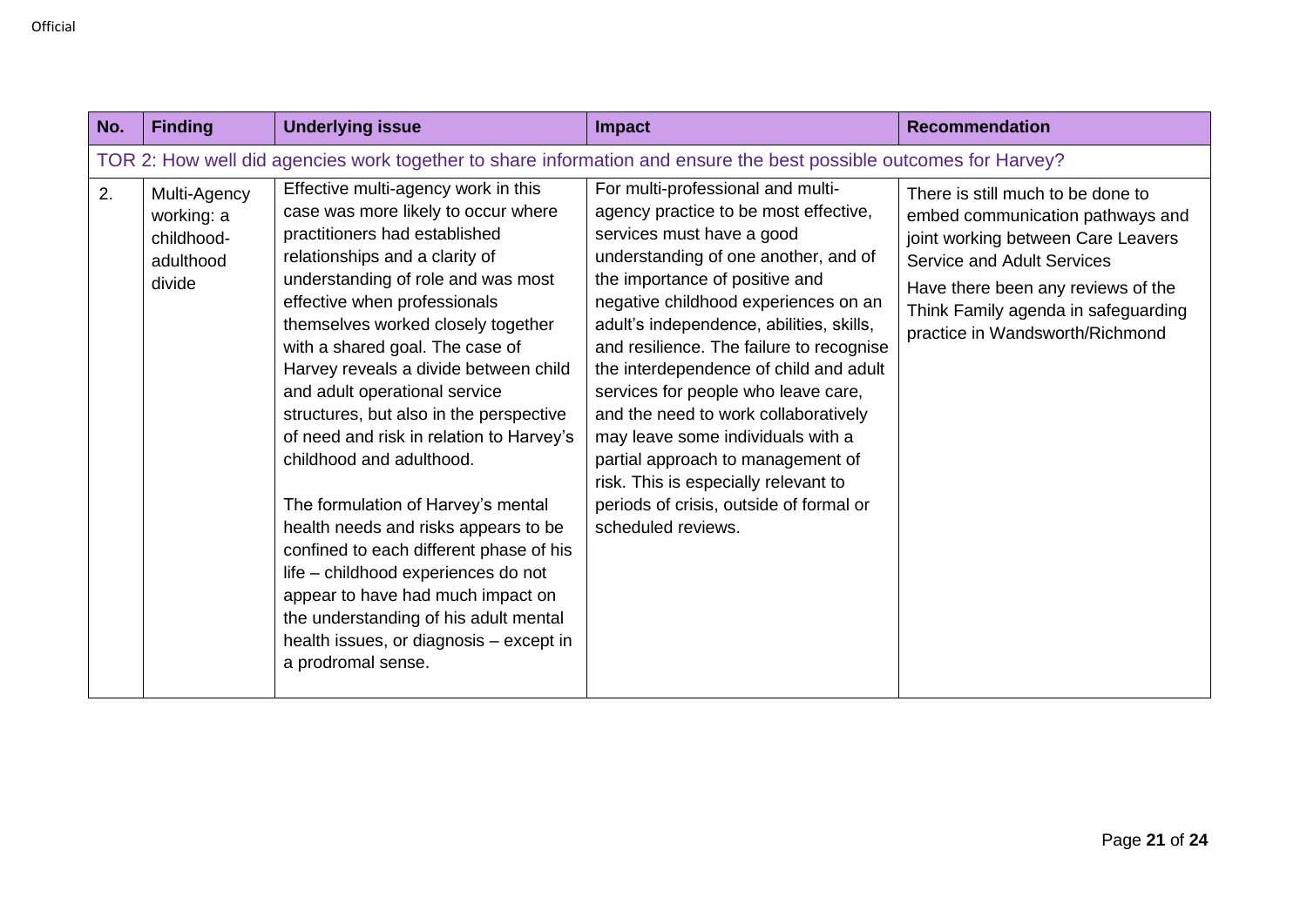| No. | <b>Finding</b>                                                                                   | <b>Underlying issue</b>                                                                                                                                                                                                                                                                                                                                                                                                                                                                                                                                                                                                                                                                                                                                                                  | Impact                                                                                                                                                                                                                                                                                                                                                                                                                                                                                                                                                                                                                                                                                                                                                                                          | <b>Recommendation</b>                                                                                                                                                                                                                                                                        |  |
|-----|--------------------------------------------------------------------------------------------------|------------------------------------------------------------------------------------------------------------------------------------------------------------------------------------------------------------------------------------------------------------------------------------------------------------------------------------------------------------------------------------------------------------------------------------------------------------------------------------------------------------------------------------------------------------------------------------------------------------------------------------------------------------------------------------------------------------------------------------------------------------------------------------------|-------------------------------------------------------------------------------------------------------------------------------------------------------------------------------------------------------------------------------------------------------------------------------------------------------------------------------------------------------------------------------------------------------------------------------------------------------------------------------------------------------------------------------------------------------------------------------------------------------------------------------------------------------------------------------------------------------------------------------------------------------------------------------------------------|----------------------------------------------------------------------------------------------------------------------------------------------------------------------------------------------------------------------------------------------------------------------------------------------|--|
|     | TOR 3: To what extent did Harvey's complex history impact on how professionals treated his risk? |                                                                                                                                                                                                                                                                                                                                                                                                                                                                                                                                                                                                                                                                                                                                                                                          |                                                                                                                                                                                                                                                                                                                                                                                                                                                                                                                                                                                                                                                                                                                                                                                                 |                                                                                                                                                                                                                                                                                              |  |
| 3.  | Identification of<br><b>Risk</b>                                                                 | The formulation of risk appeared to be<br>resistant to change following incidents<br>at the supported living project. There<br>was a conflation of risk identification in<br>responses to domestic abuse incident<br>and conflict between Harvey and<br>Matthew.<br>Existing knowledge of Harvey and<br>Matthew and assumptions about their<br>usual presentation and behaviours, for<br>different reasons, meant that the risk<br>of further aggression between them<br>was under-identified. Assumptions<br>were made about both Harvey and<br>Matthew - judgements on their<br>behavioural norms, a reliance on third<br>parties for assessment of mental state,<br>and reassurances too easily obtained<br>about Matthew's wellness, based on<br>his ability to maintain employment. | There appears to be a general<br>acceptance of poor mental health and<br>substance misuse among the<br>population of individuals living in<br>supported housing projects. The<br>reliance on third party information, and<br>reverse engineered assumptions<br>about wellness undermined an<br>objective assessment of mental state<br>and selection of appropriate<br>intervention and treatment. Incidents<br>of interpersonal conflicts within this<br>group were not seen as unusual and<br>could even be expected.<br>There is a risk that such unconscious<br>bias among the professional group<br>may result in a lack of response to<br>incidence of interpersonal abuse, and<br>among the service user group that a<br>level of conflict is to be expected and<br>therefore tolerated. | Opportunity to expand single-agency<br>initiatives around unconscious bias<br>and professional curiosity<br>Audit of professional views and<br>attitudes - does unconscious bias<br>exist in relation to service user groups,<br>mental health, substance misuse, and<br>or supported living |  |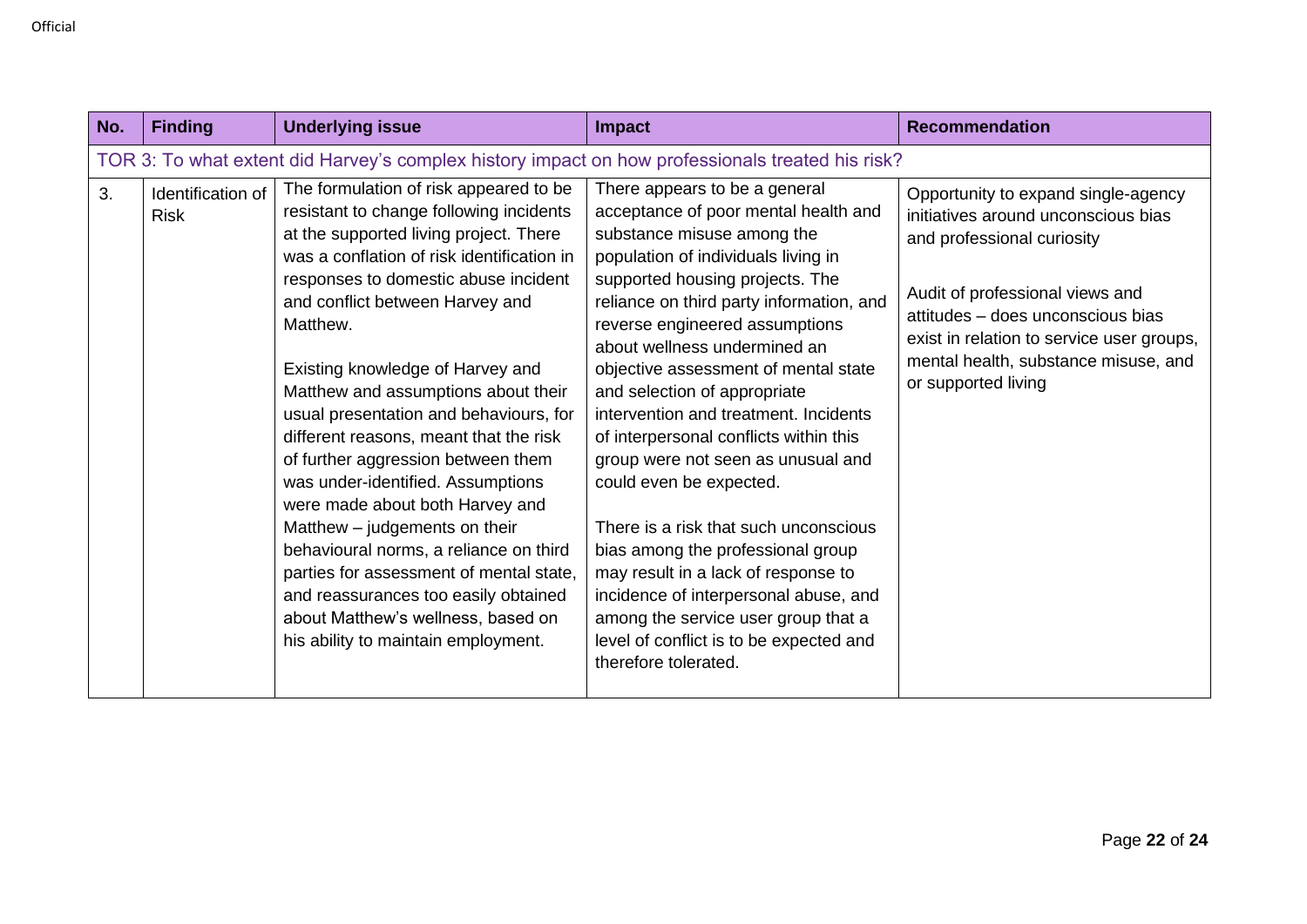| No. | <b>Finding</b>                                             | <b>Underlying issue</b>                                                                                                                                                                                                                                                                                                                                                                                                                                                                                                                                                                                                                                                                                                      | <b>Impact</b>                                                                                                                                                                                                                | <b>Recommendation</b>                                                                                                                                                                                                                                                                                                         |
|-----|------------------------------------------------------------|------------------------------------------------------------------------------------------------------------------------------------------------------------------------------------------------------------------------------------------------------------------------------------------------------------------------------------------------------------------------------------------------------------------------------------------------------------------------------------------------------------------------------------------------------------------------------------------------------------------------------------------------------------------------------------------------------------------------------|------------------------------------------------------------------------------------------------------------------------------------------------------------------------------------------------------------------------------|-------------------------------------------------------------------------------------------------------------------------------------------------------------------------------------------------------------------------------------------------------------------------------------------------------------------------------|
| 4.  | Safeguarding<br>Adults: Multi-<br>agency risk<br>processes | Effective multi-agency and risk<br>assessment response was required<br>when considering the safeguarding<br>concerns raised in this situation. There<br>was a lack of a multi-agency and risk<br>assessment response to this incident<br>which was evidential from their being<br>no plan initiated by any agency to<br>support Harvey and Matthew to feel<br>safe. There is an element of de-<br>sensitisation to the situation where all<br>agencies remained with their original<br>plan and were not prompted by events<br>to reflect and amend their<br>interventions and approaches<br>accordingly. This suggests a lack of<br>professional curiosity which is key<br>when dealing with any safeguarding<br>situation. | For multi-professionals and multi-<br>agency practice to be most effective<br>services must have a good<br>understanding of one another's'<br>remits, roles and responsibilities<br>particularly pertaining to Safeguarding. | Raise the profile of the Multi-Agency<br><b>Risk Assessment Framework and</b><br>encourage the use of this tool for<br>relevant cases<br>Consider whether services have<br>become de-sensitised to risk, and a<br>degree of conflict and violence among<br>the mental health, substance misuse,<br>or supported living cohort |